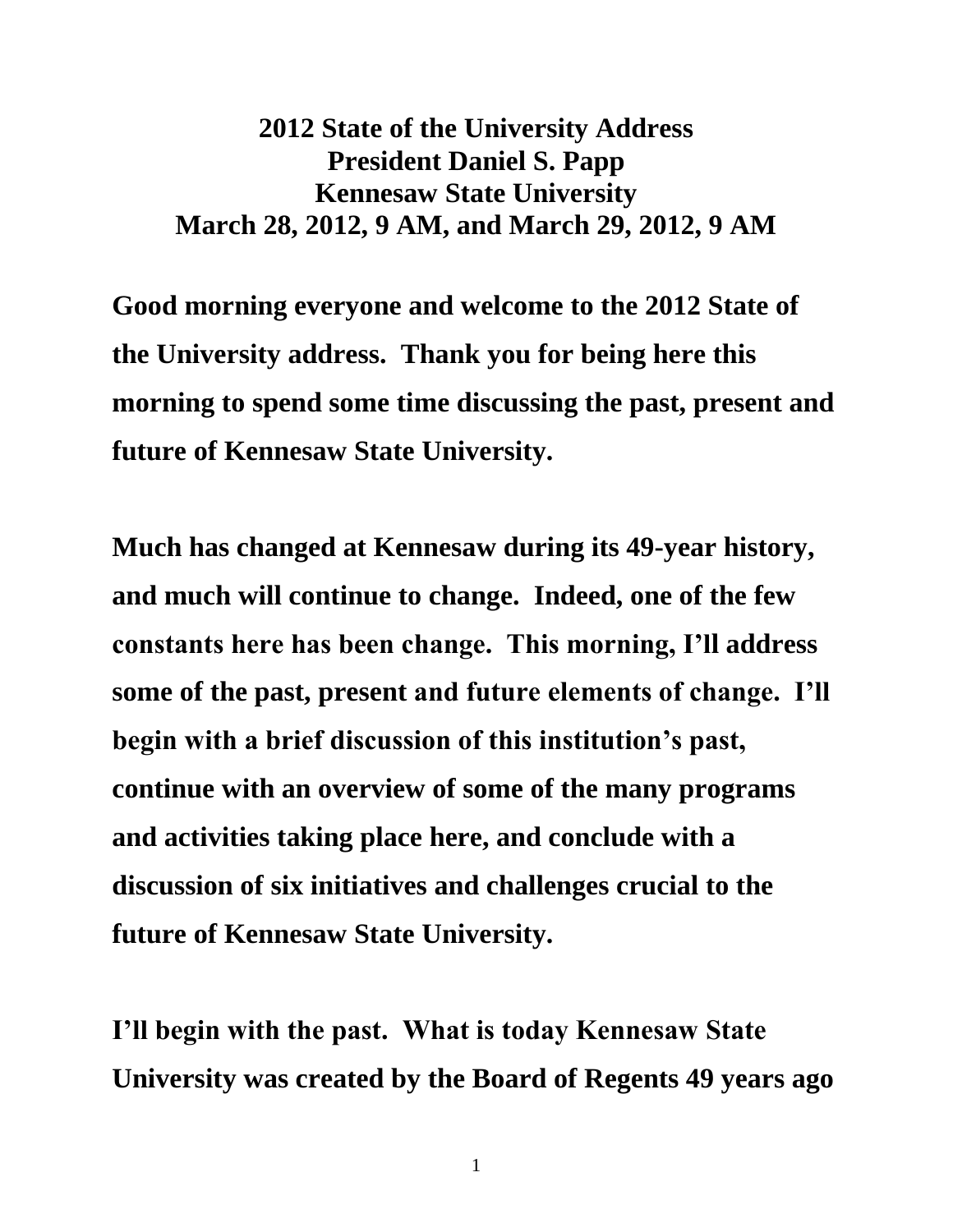**as a junior college. It was a college with no faculty, no staff, no students and no buildings. It didn't even have a name. Some wanted to call it Cobb County Junior College and others Kennesaw Mountain Junior College. Its first stationery said Marietta College. Finally, it became Kennesaw Junior College, a name it retained until 1977 when the Regents renamed it Kennesaw College to reflect the four-year status that had been approved a year earlier.**

**The new institution's first president, Dr. Horace Sturgis, had been Associate Registrar at Georgia Tech. As such, he was well aware of the rivalry between Tech and UGA. So when President Sturgis decided upon Kennesaw Junior College's colors he balanced the two choosing the black of UGA and the gold of Tech, colors which we retain to this day.** 

**Kennesaw Junior College's first classes were held in September 1966 at what is today Southern Polytechnic State University. KJC had 1,014 students and 37 faculty, and moved to this site in January 1967 when the first three**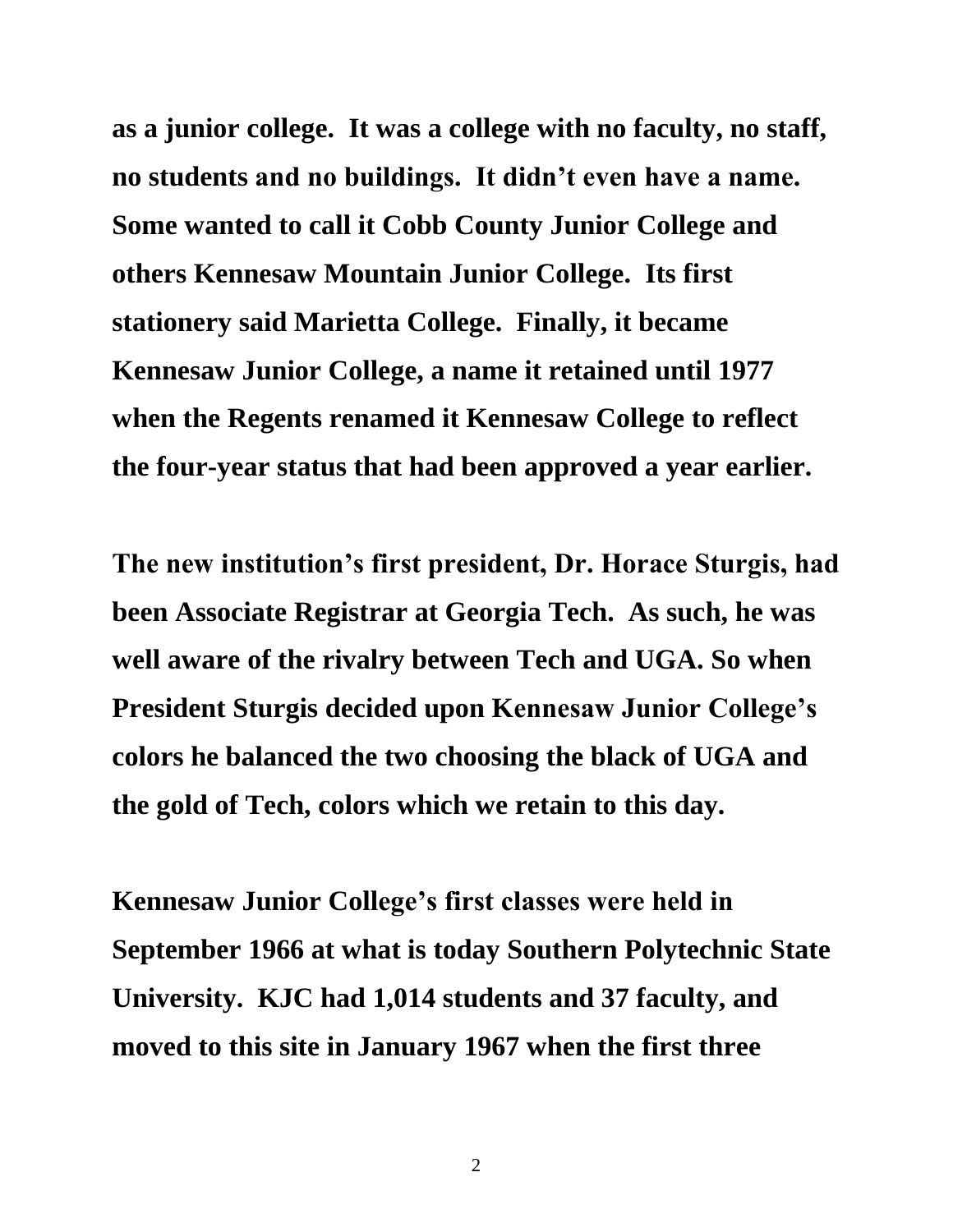**buildings here were completed. KJC's first five graduates received associate degrees in June 1967.** 

**With this as background, I am announcing this morning the formation of KSU's 50th Anniversary Committee, which will be tasked with planning and conducting the celebration of our first half-century. This celebration will begin on Wednesday, October 9, 2013, fifty years to the day after this institution was chartered, and end on Friday, June 9, 2017, fifty years to the day after it awarded its first degrees.** 

**Mr. Stevan Crew was one of Kennesaw Junior College's original 1,014 students and a member of Kennesaw's second graduating class of 46 people. He has also been a long serving KSU Foundation trustee. I have asked Mr. Crew to serve as the committee's Honorary Chair, and he has kindly agreed. Over the next few weeks, I will ask others to serve on the committee. If I ask, please say yes!** 

**Kennesaw College bestowed its first bachelor's degrees in 1980. Soon after, Dr. Sturgis retired and Dr. Betty Siegel**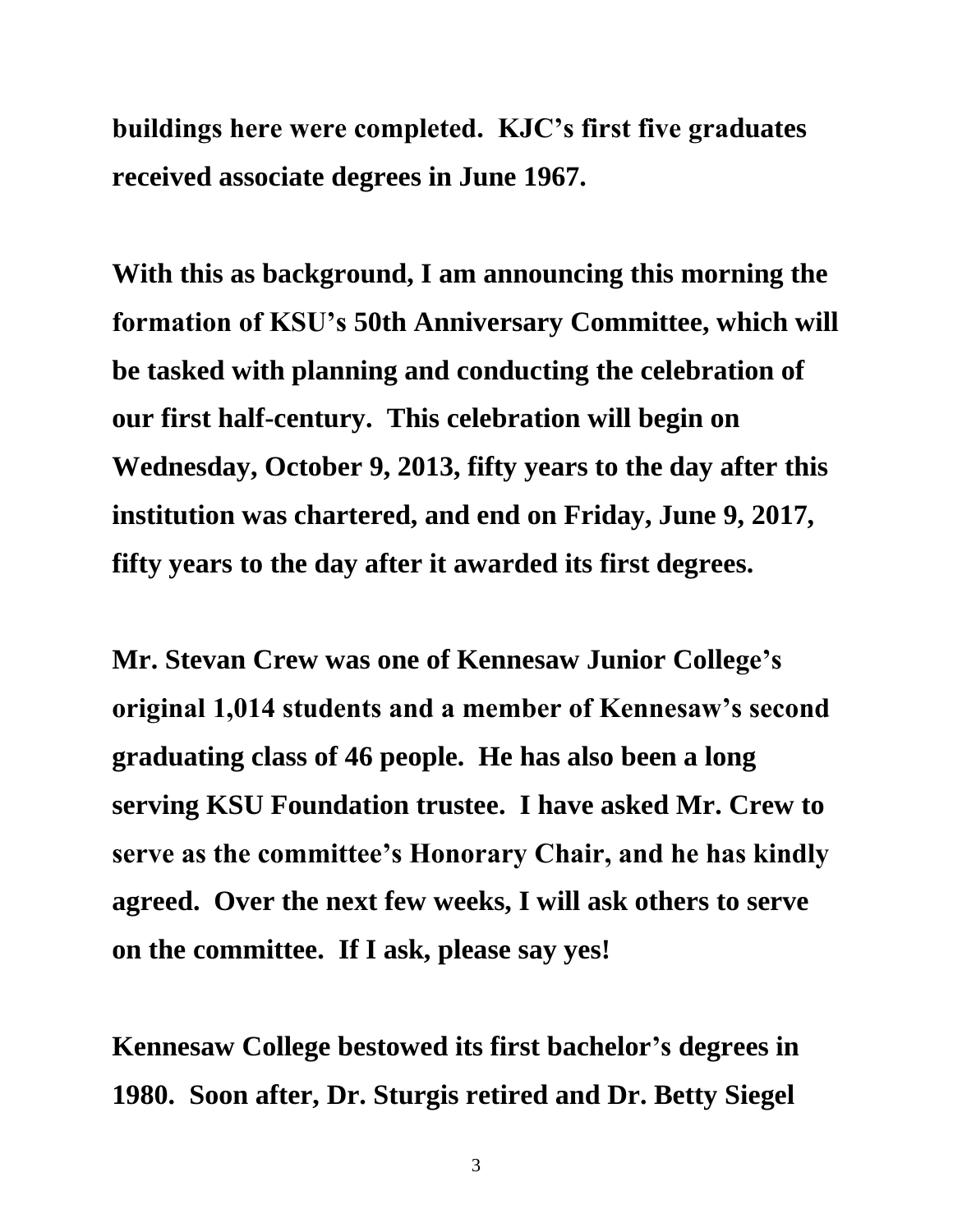**became president, the first female president in the USG. Dr. Siegel led Kennesaw for 25 years and presided over many changes. Some of the more significant were the 1982 start of intercollegiate athletics, master's degrees in 1985, and two name changes, one from Kennesaw College to Kennesaw State College in 1988 and another from Kennesaw State College to Kennesaw State University in 1996.** 

**This morning, I am pleased to announce that on Saturday, the Board of Regents at its annual Salute to Education Gala will award Dr. Siegel the 2012 Elridge McMillan Lifetime Achievement Award for her many years of service to KSU and to Georgia. The award is given each year to a deserving individual in recognition of extraordinary service to higher education. Congratulations, President Emeritus Siegel!**

**Dr. Siegel is not the only person from KSU who will be recognized at the Gala. For the sixth consecutive year, the Regents will recognize a KSU faculty member with a systemwide award for teaching excellence. This is a great honor for the individual being recognized, and a great honor for KSU.**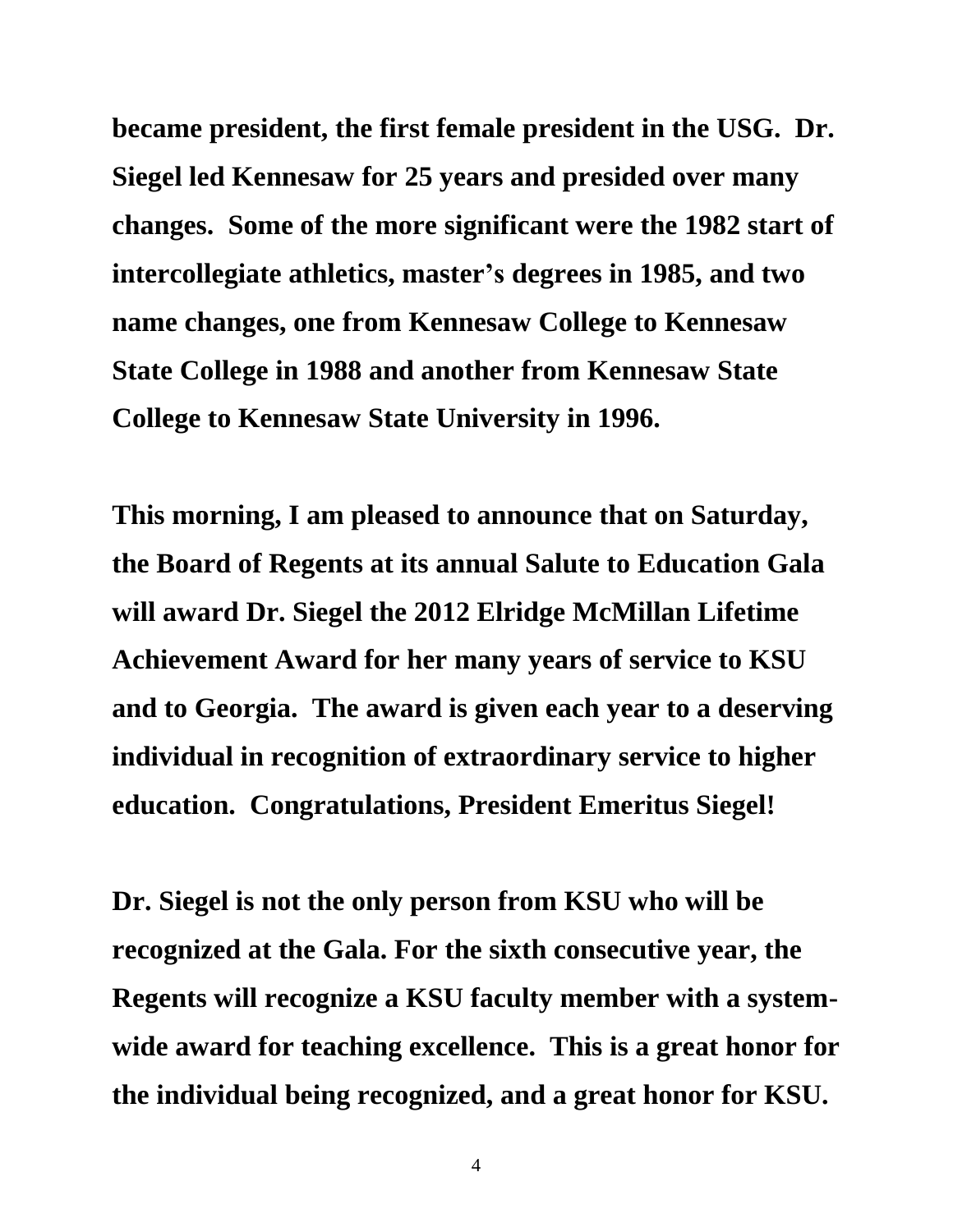**Please understand the significance of these awards: there are over 7,000 faculty members in the University System, and every one of them is eligible for an award. Only four or five are honored each year. The fact that KSU faculty have won awards six years running is an incredible accomplishment.** 

**Five years ago, Randolph Smith from Psychology won the Regents Outstanding Teaching Award. Four years ago, it was Mary Garner from Math and Math Education. Three years ago, Matt Laposata from Biology and Physics won top honors. Two years ago, Karen Robinson from Theater and Performance Studies was recognized. Last year, it was Sabine Smith from German Studies. And this year, Tom Pusateri, Professor of Psychology and Associate Director of the Center for Excellence in Teaching and Learning, is one of two Regents' "Scholarship of Teaching and Learning" award winners. Congratulations, Tom!**

**At the same time, the Regents are well aware of the great work our staff is doing. Last year, for the third time, KSU**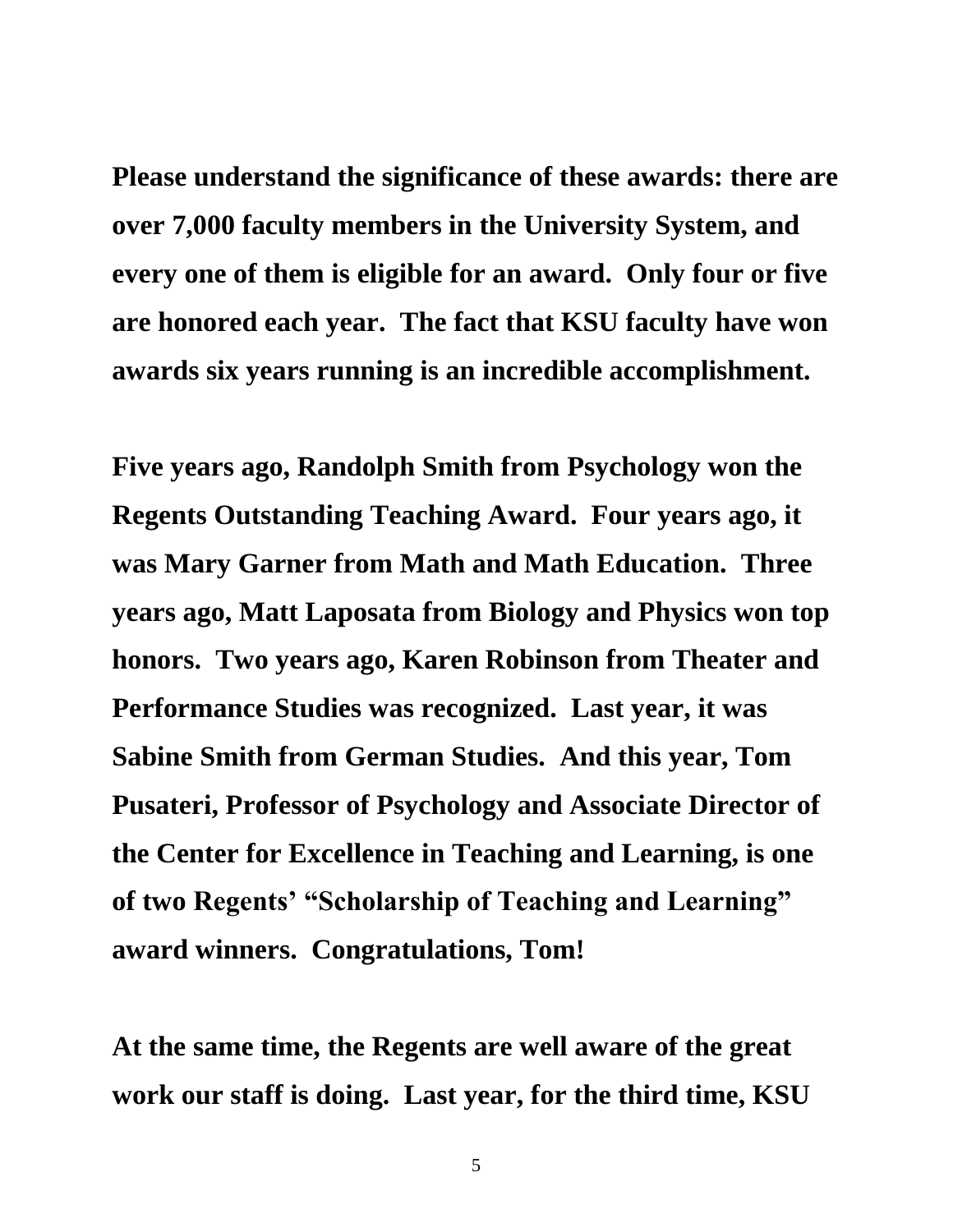**staff won the Chancellor's Customer Service Recognition Gold Award as the Institution of the Year. Our staff also won the award in 2007 and 2008, making this the third time in five years that the KSU staff has been so recognized.**

**With this kind of faculty and this kind of staff, no wonder students want to attend KSU. No wonder KSU is one of the fastest growing universities in Georgia. I'll repeat what I said last year: I am extremely proud of this faculty and staff. You are among the best I have seen in the University System, and I have been in the System for 39 years.** 

**I will now turn to some of the many programs and activities taking place at KSU. I can't comment on everything, but I will provide examples that illustrate that the state of this university is excellent even with the budgetary constraints.** 

**I'll start with the College of Science and Mathematics, which later this year will take possession of its new laboratory sciences building. This new building will provide much needed space for undergraduate labs and new graduate**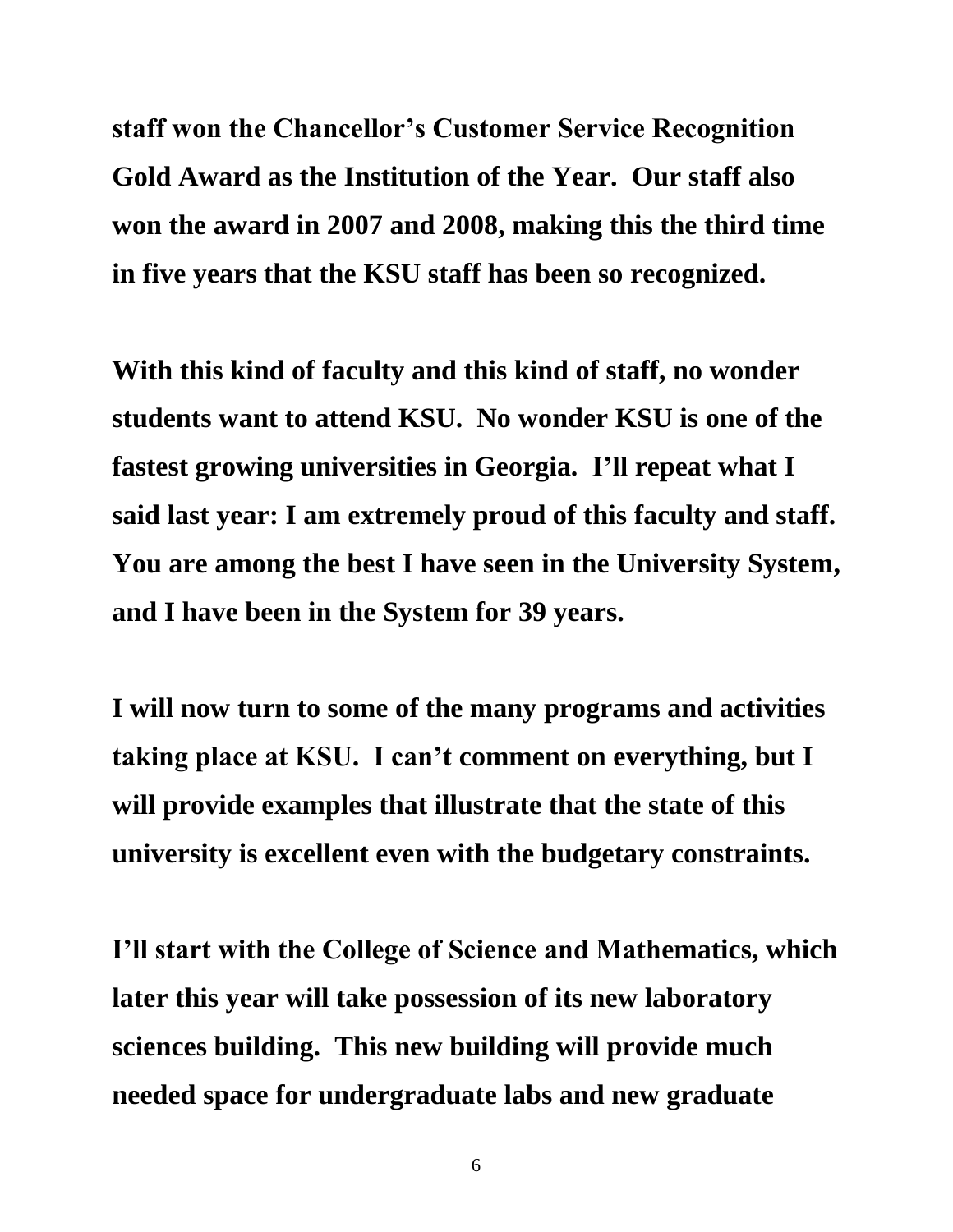**teaching and research degrees in biology and chemistry. Related to this, the Regents recently approved a new Master's of Integrative Biology, which will begin operations this fall.**

**The College of Science and Mathematics also recently formed the Center for Statistics and Analytical Services. The Center provides research and scholarship support to departments and colleges across campus, and to clients such as the Southern Company, Alcan Cable, The Pension Benefit Guarantee Corporation, and the Department of Community Affairs.** 

**The College of Science and Mathematics, along with the Bagwell College, also plays a major role in the Noyce IMPACT program. Funded primarily by a \$2.84 million grant from the National Science Foundation, this program recruits academically qualified career-changers into the Master of Arts in Teaching Science program.**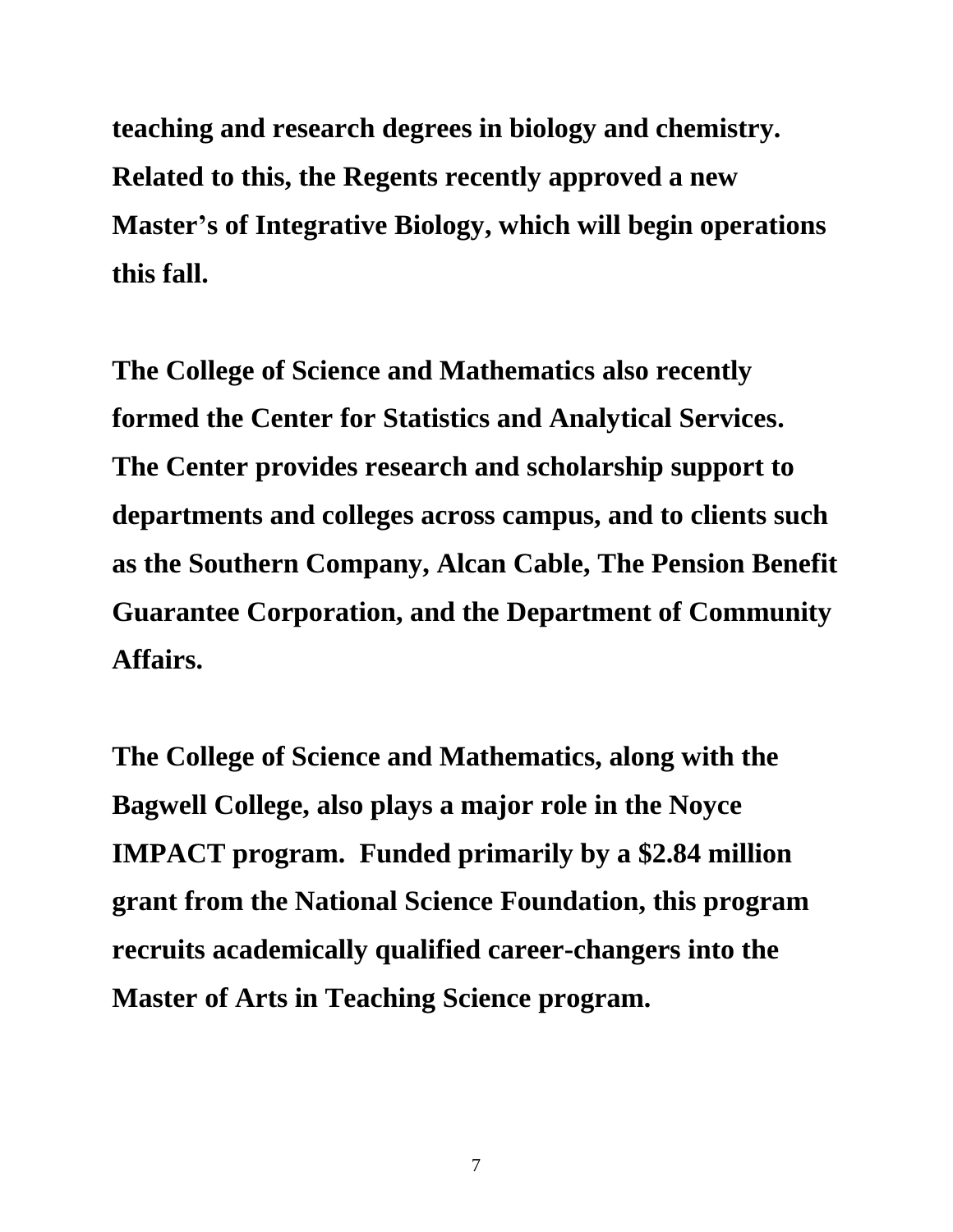**For the Bagwell College, which graduates more teachers than any other education program in Georgia, one of this year's highlights will be the ground breaking for a new Education Building. Last year, the state provided \$20 million for the building. This year, we will receive another \$2.3 million for equipment. The Bagwell College's Doctoral programs are also flourishing, with 90 students studying for their doctorate and 20 having already received their Ed.D.** 

**The WellStar College of Health and Human Services is also proud of its Doctorate in Nursing Sciences, which in May will award its first degree. As more evidence of the WellStar College's academic prowess, the College's undergraduate Health, Physical Education, and Sport Science quiz bowl team took first place at the Southeast Chapter of the American College of Sports Medicine's 2012 competition, and will represent KSU at the national competition in San Francisco later this summer.** 

**The College has also extended its international reach. Longnoted for its work in Mexico, the WellStar College this year**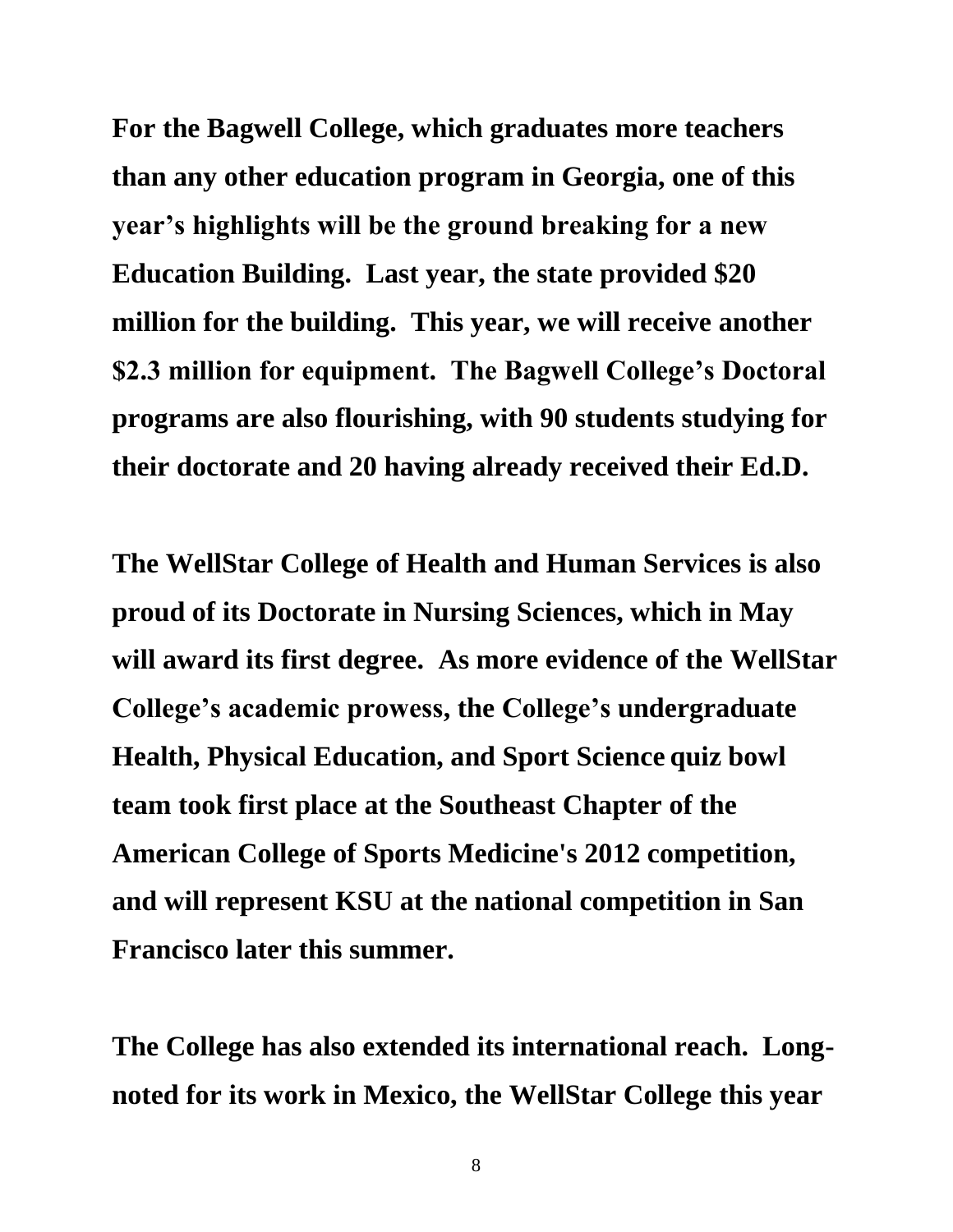**hosted two Egyptian post-doctoral fellows. Six more post docs are slated to arrive this fall, all funded by the U.S. Agency for International Development and Egypt.**

**In addition, the WellStar College continues its extensive engagement with local communities. For example, the Cobb Chamber of Commerce this year awarded Professor Donna Chambers this year's "Hero Award" for her patient care work at the KSU Clinic at MUST Ministries.**

**Meanwhile, in the Michael J. Coles College, the 2012 Bloomberg BusinessWeek national rankings of EMBA and part-time MBA programs show that the College continues to surge forward. After having not been ranked by Bloomberg in 2009, the last time Bloomberg rankings were released, the Coles EMBA program is now among the top 70 in the U.S. The Coles part-time MBA fared even better, moving up from 56th nationally in 2009 to 29th nationally today.**

**In addition, the Coles School of Accountancy re-launched its master's program last fall 2011 with 63 highly qualified**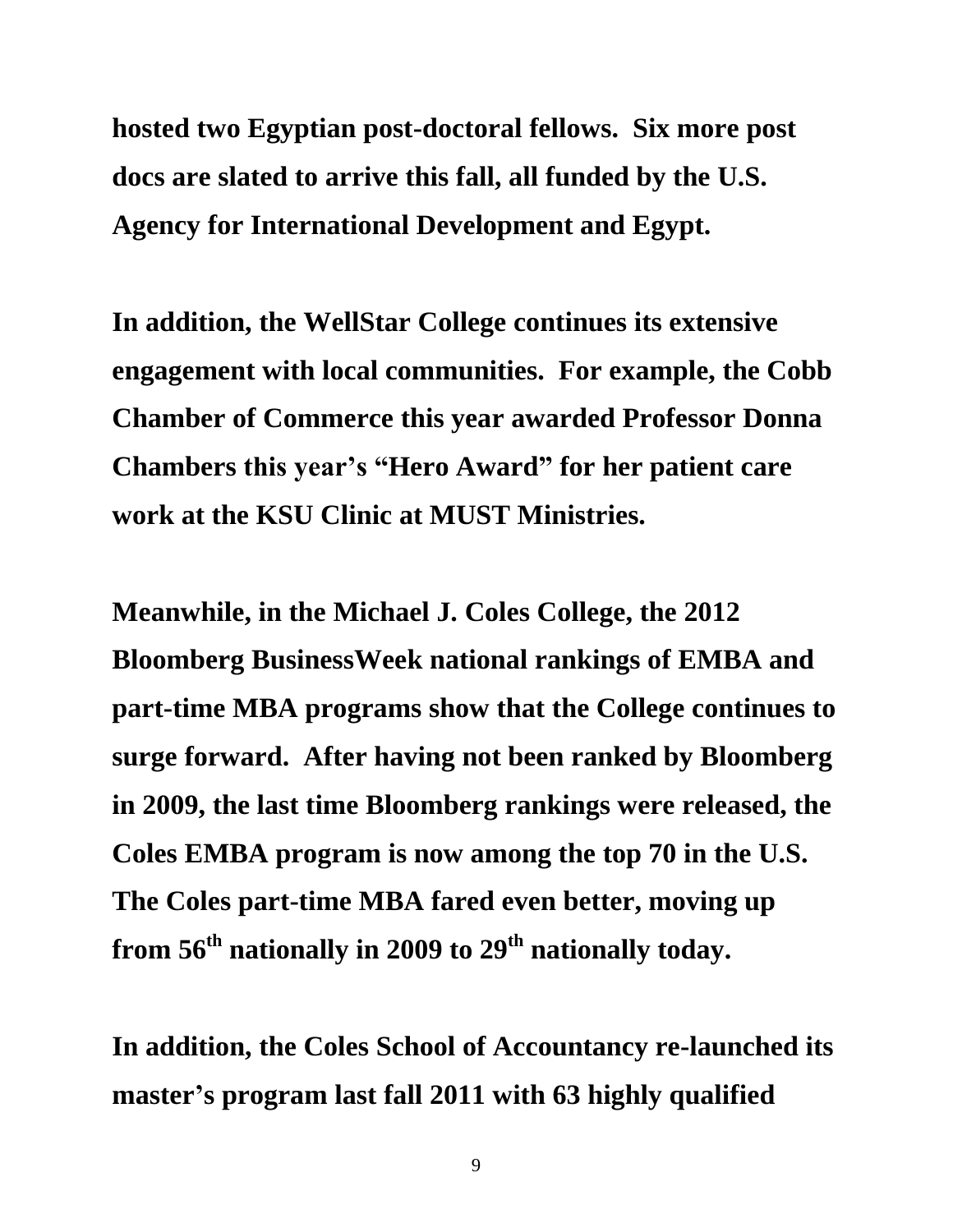**students. The students will complete the program in one year of coursework that will prepare them for leadership positions in accounting, auditing and taxation.** 

**This has also been a good year for the College of the Arts, which last Sunday dedicated its new Black Box theater, the Onyx Theater, a gift from an anonymous donor. The College of the Arts is also anticipating the ground breaking of Phase Two of its Art Museum, funded via the generosity of Mr. Bernard Zuckerman. Next month, the College will also formally name the Morgan Concert Hall.**

**Our largest college, the College of Humanities and Social Sciences (HSS), last fall introduced two new master's degrees, one in Criminal Justice and the other in Integrated Global Communications. In addition, the college provides extensive offerings in conferences and lectures. For example, in the next three weeks, HSS will host seven lectures and symposia on topics ranging from green policies to terrorism to the information revolution to suburban social problems to travel literature … and all this in only three**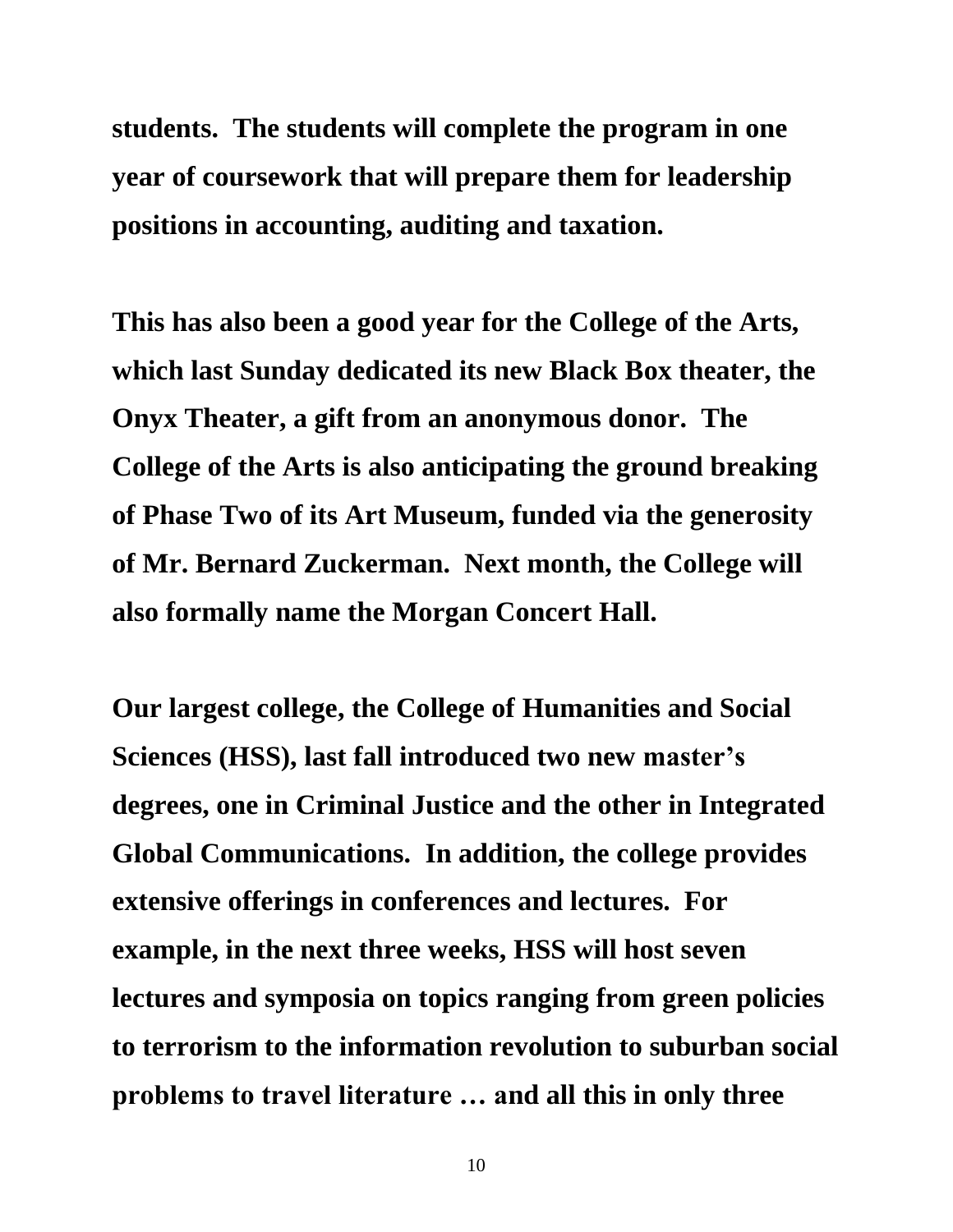**weeks!**

**Meanwhile, the University College has as its lead tasks educating students during their first few semesters at KSU and improving retention, progression and graduation rates. For example, the Supplemental Instruction Program has reduced the DFW rate in participating courses from 35% to 17%. Another such program is the Thrive program, designed to help students maintain HOPE scholarships.** 

**Another University College program I'll highlight is the President's Emerging Global Scholars, or PEGS, program, a four-year program for high-achieving students that begins in the freshman year with an international experience and continues in a different country in each of the next three years. PEGS students undertake civic engagement projects, participate in leadership workshops and work on research projects. The program's goal is to prepare students to win national scholarships like a Fulbright, Truman, or Rhodes.**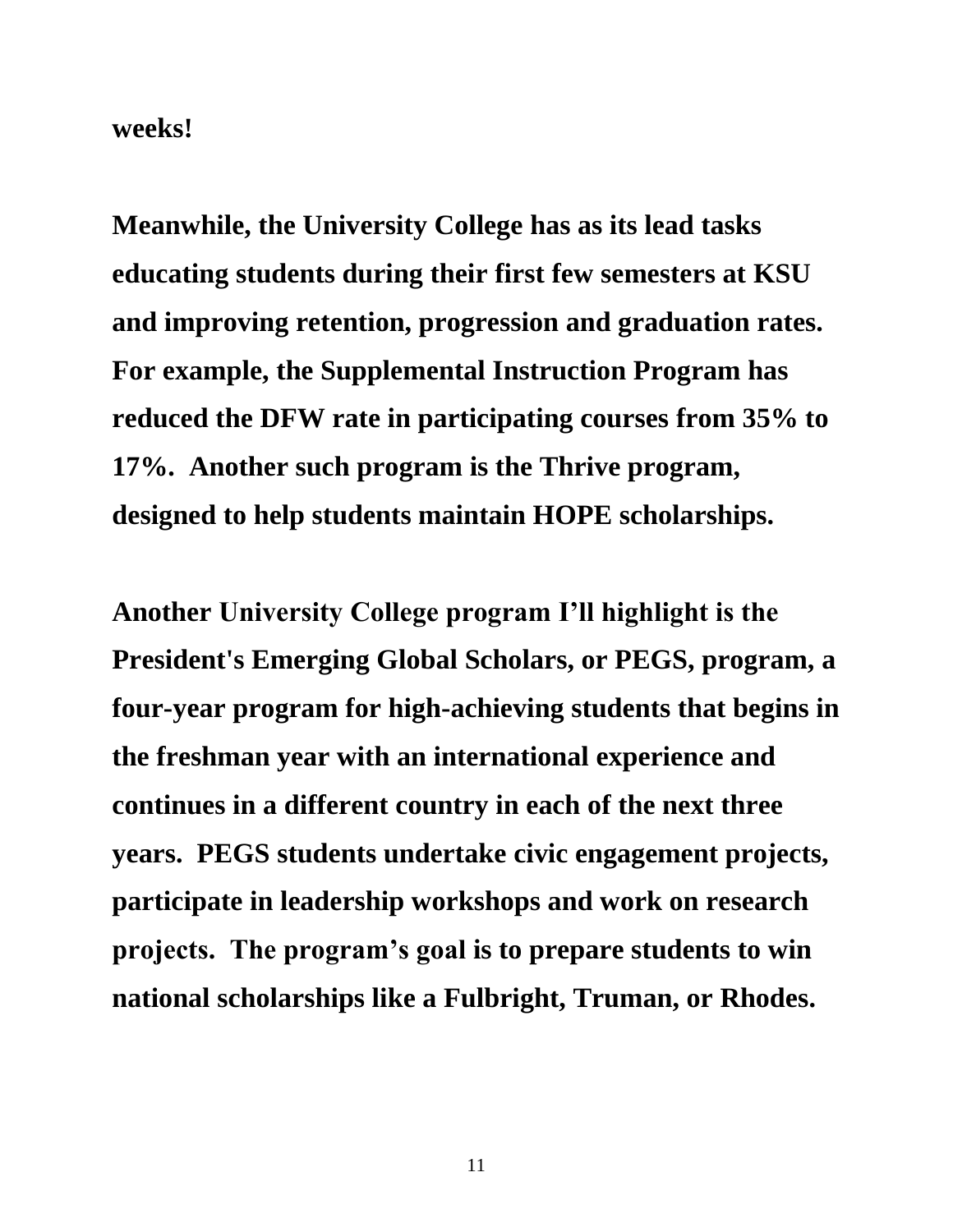**As for the Graduate College, it helps coordinate master's and doctoral programs and expand research, scholarship, and creative activities. It is home to the KSU Research and Service Foundation, which has processed one full patent and 4 provisional patents for KSU faculty, with two more in the pipeline. In six years, the Graduate College has helped faculty and staff increase external grants and contracts from \$4 million per year to over \$16 million last year.**

**Our ninth college, Continuing and Professional Education, continued its excellent record of education and service. This year, the College will teach over 22,000 students. Its \$4.2 million endowment is the largest of all KSU colleges, and includes \$1 million from the Osher Foundation to help students between 25 and 50 return to college. In recognition of these and other successes, the College this month received the Innovative Marketing Award at the Georgia Adult Education Association meeting. At the same meeting, Dean Barbara Calhoun received the Exemplary Service Award.**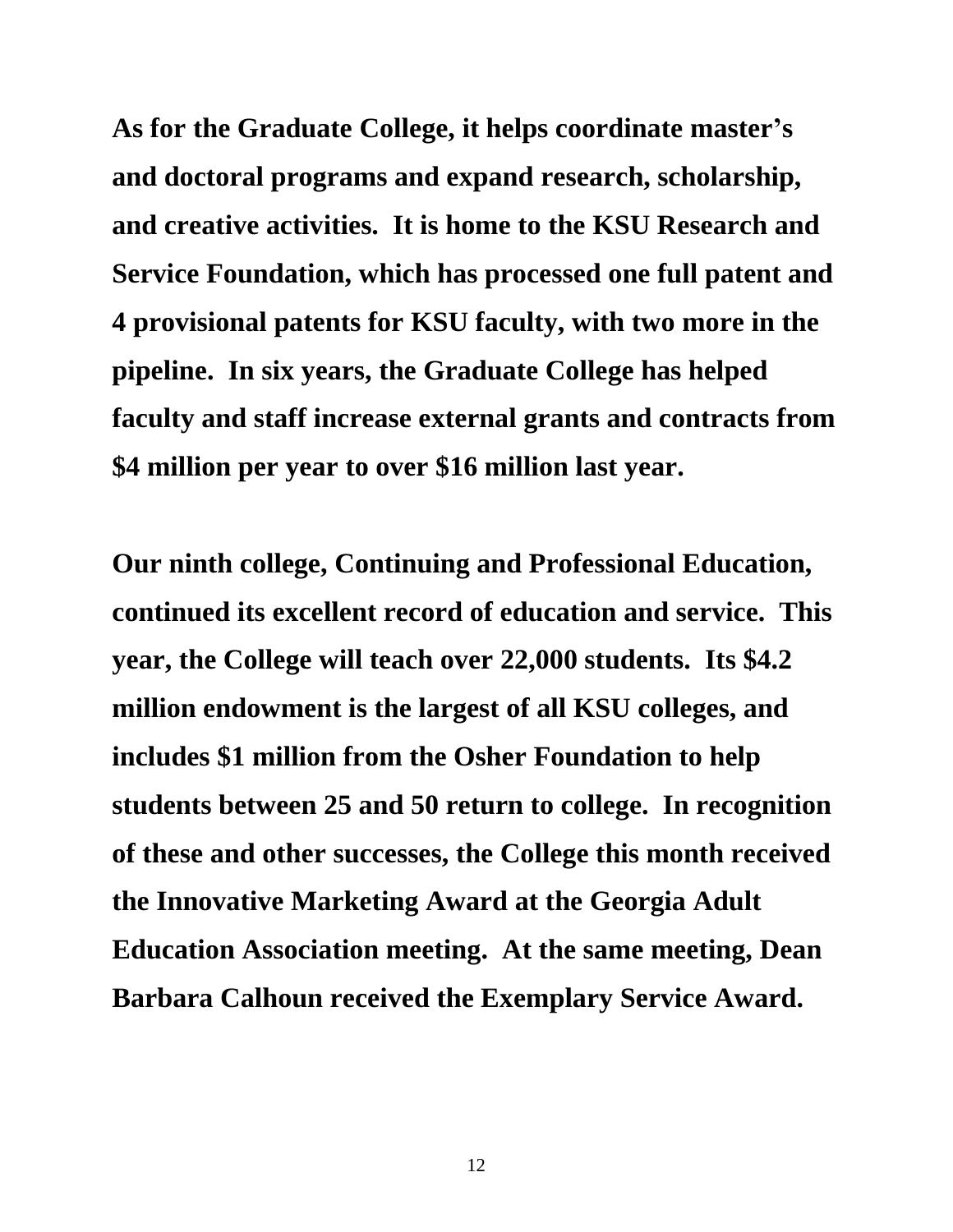**What about KSU operations beyond academics? We have many activities here, all designed to support academics and education. Behind the scenes, University Advancement, Operations, Student Success, External Affairs, Athletics, Diversity and Inclusion, and Legal Affairs do much to aid our primary purpose, educating students.** 

**Last year, KSU completed its first comprehensive capital campaign, a five-year \$75 million effort, a year ahead of schedule. Together, the Office of University Advancement and Development and the KSU Foundation played key roles in this success.**

**Among other things, the campaign generated the largest private contribution and the largest grant ever to the university. We also received 14 other gifts of at least one million dollars each, as well as 28 endowed scholarships and 22 Clendenin Graduate Fellowships. As part of the campaign, the Office of Advancement and Development initiated its Corporate Partners program, which now has 20 members.**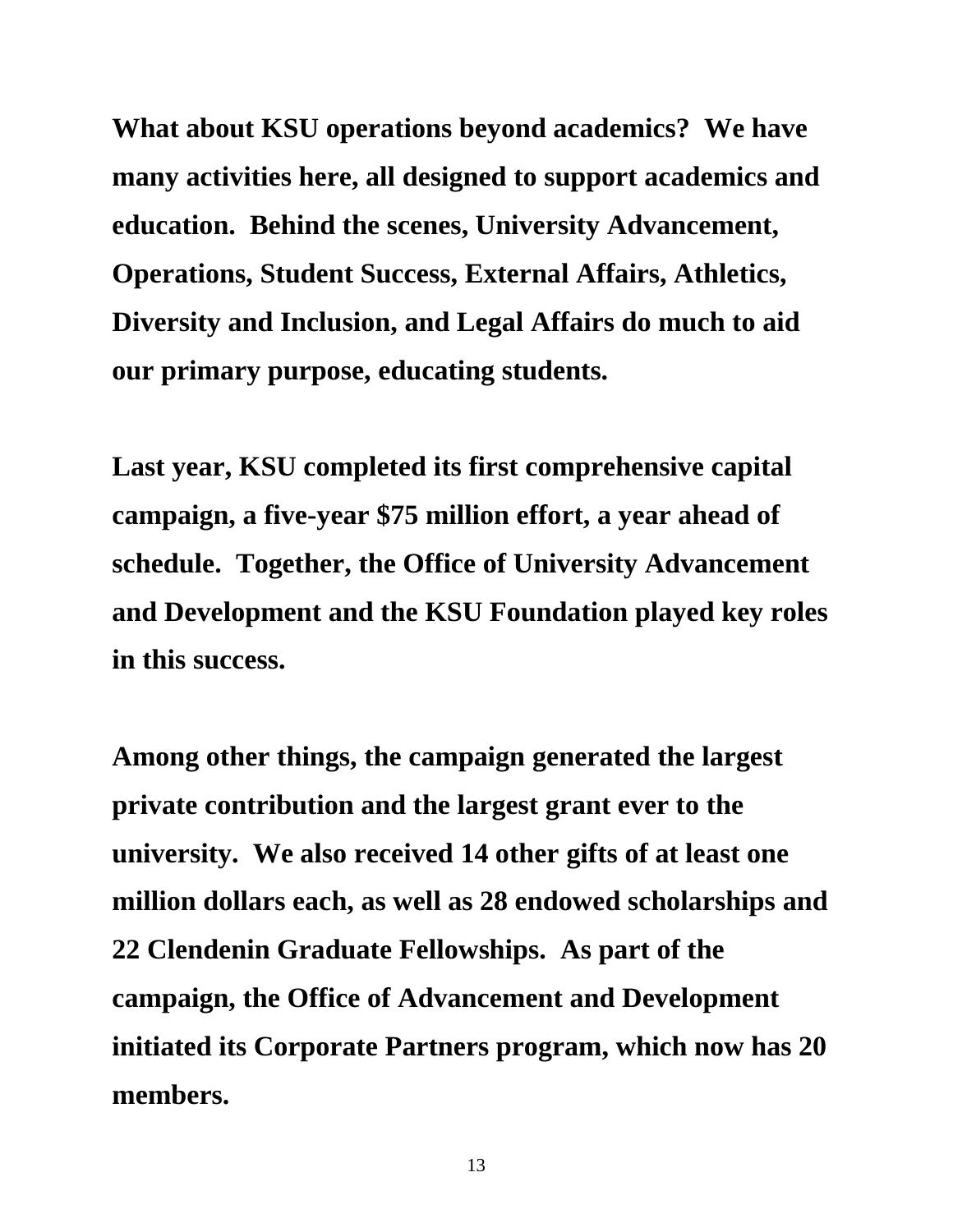**Here, I want to recognize the tremendous work done by the KSU Foundation and its trustees to help KSU. All the Foundation trustees are volunteers, and all devote large quantities of time and attention to KSU. Indeed, it is not too much to say that without the Foundation and its trustees, the university would not be what it is. Our residence halls, parking decks, houses on Frey Road, the KSU Center, the Sports & Recreation Park, the Dr. Bobbie Bailey and Family Performance Center and Bailey Field.** 

**Meanwhile, the Division of Operations keeps KSU running, and running well, on a very austere budget. The Division entails many different functions necessary for the campus including but not limited to information systems, facilities, financial services, enterprise information, public safety, and auxiliaries. I will comment on only three of these efforts.**

**First, in information systems, a second data center will open soon, improving campus-wide IT reliability, redundancy,**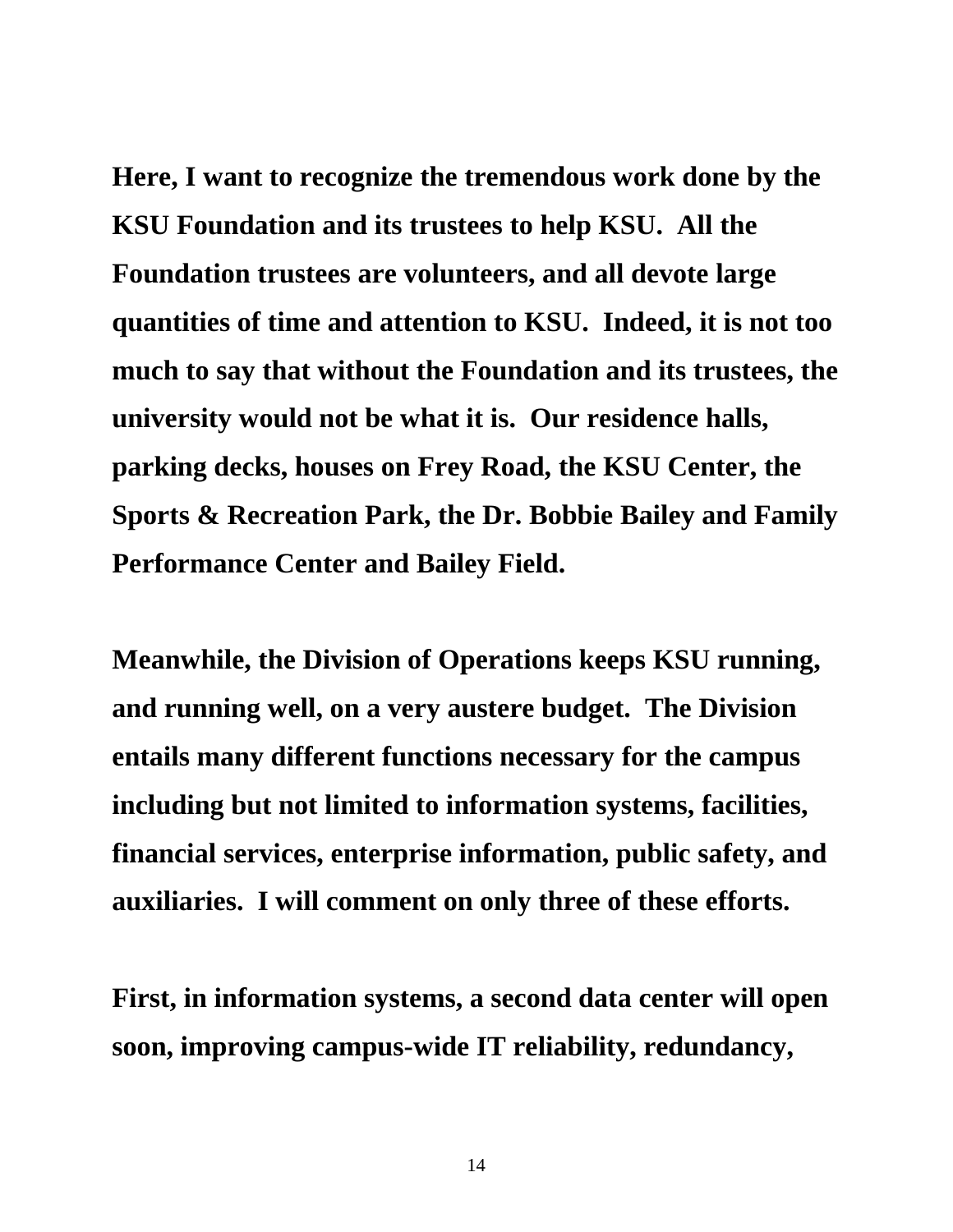**and recoverability. We will also soon bring on board a high performance computing system.**

**Second, Operations, in conjunction with Student Success, will open Phase III of the Sports & Recreation Park next month. The grand opening of the full complex, including Phase III's five fields, three sand volleyball courts, and a walking and jogging trail around the lake, as well as the Owls Nest and the KSU Stadium, is scheduled for April 30. Please do mark your calendars. I toured the facility last week, and the only word to describe it is "stunning." In addition, Operations is also exploring ways to open a second much-needed student culinary center.**

**Third, to improve internal controls and efficiency, Auxiliary Services is being restructured. An external consultant will soon be brought on board to aid in that effort.** 

**As for Student Success, it has the challenging task of helping students become connected and stay connected to KSU to better help them succeed as students and citizens. Student**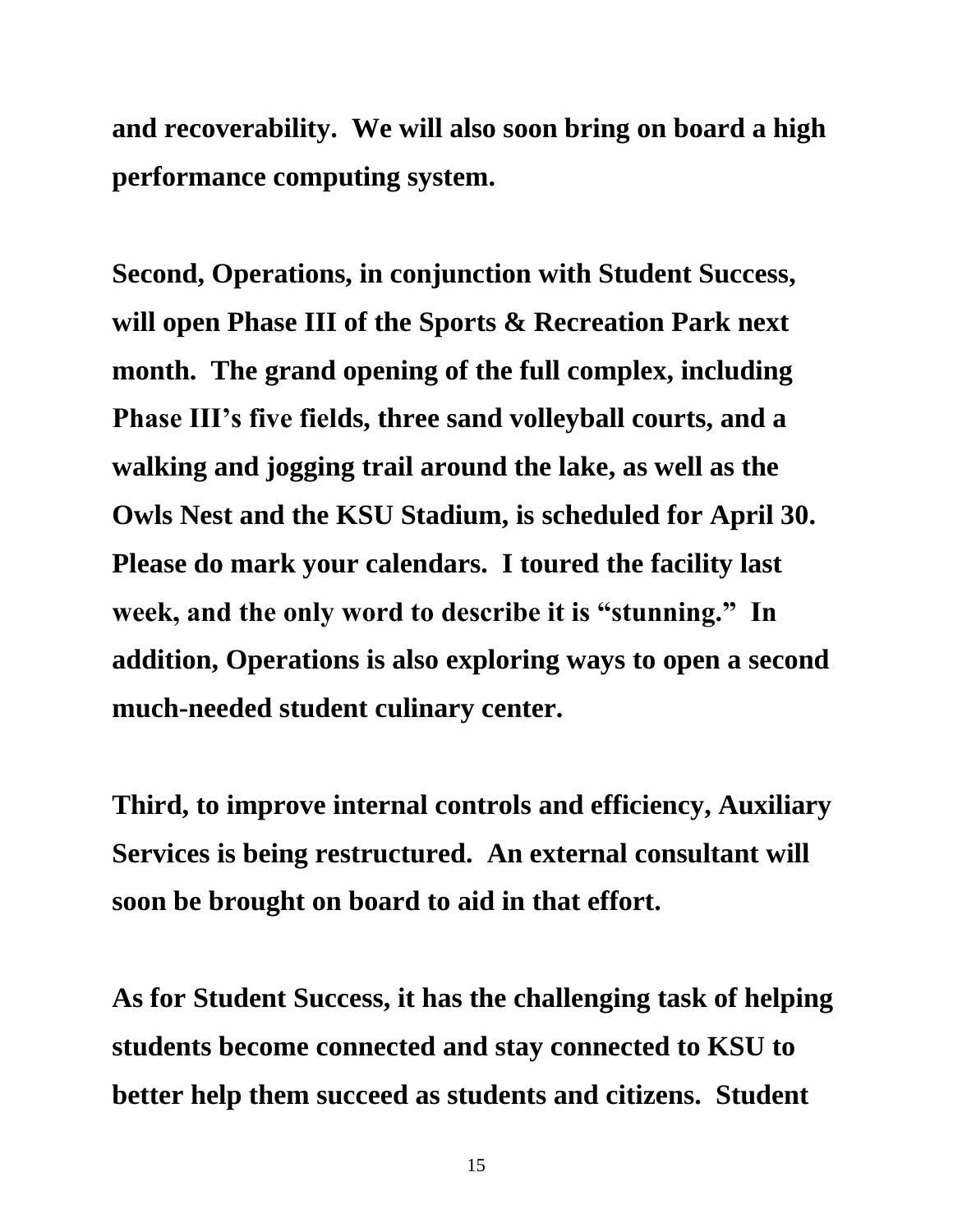**Success does this in many ways, but I will comment on only two: facilities and activities.**

**Regarding facilities, the new University Place Apartments will open this fall, adding 451 full service apartments to our inventory and giving KSU almost 3,500 students living on campus. Also on the horizon is a new \$35 million Student Recreation and Activities Center, which we hope will be approved by the Board of Regents in August.**

**Student Success' co-curricular and extra-curricular activities are flourishing. As two examples, we now have 28 club sports, up from seven in 2008, with over 900 students participating now as compared to 186 then. And today, we have 21 Greek organizations as compared to 12 in 2006, with over 1,100 members now as opposed to about 700 then.**

**Intercollegiate Athletics also has had a busy year. KSU now fields 9 women's and 7 men's sports. In addition, in keeping with an obligation KSU took on when it joined the Atlantic**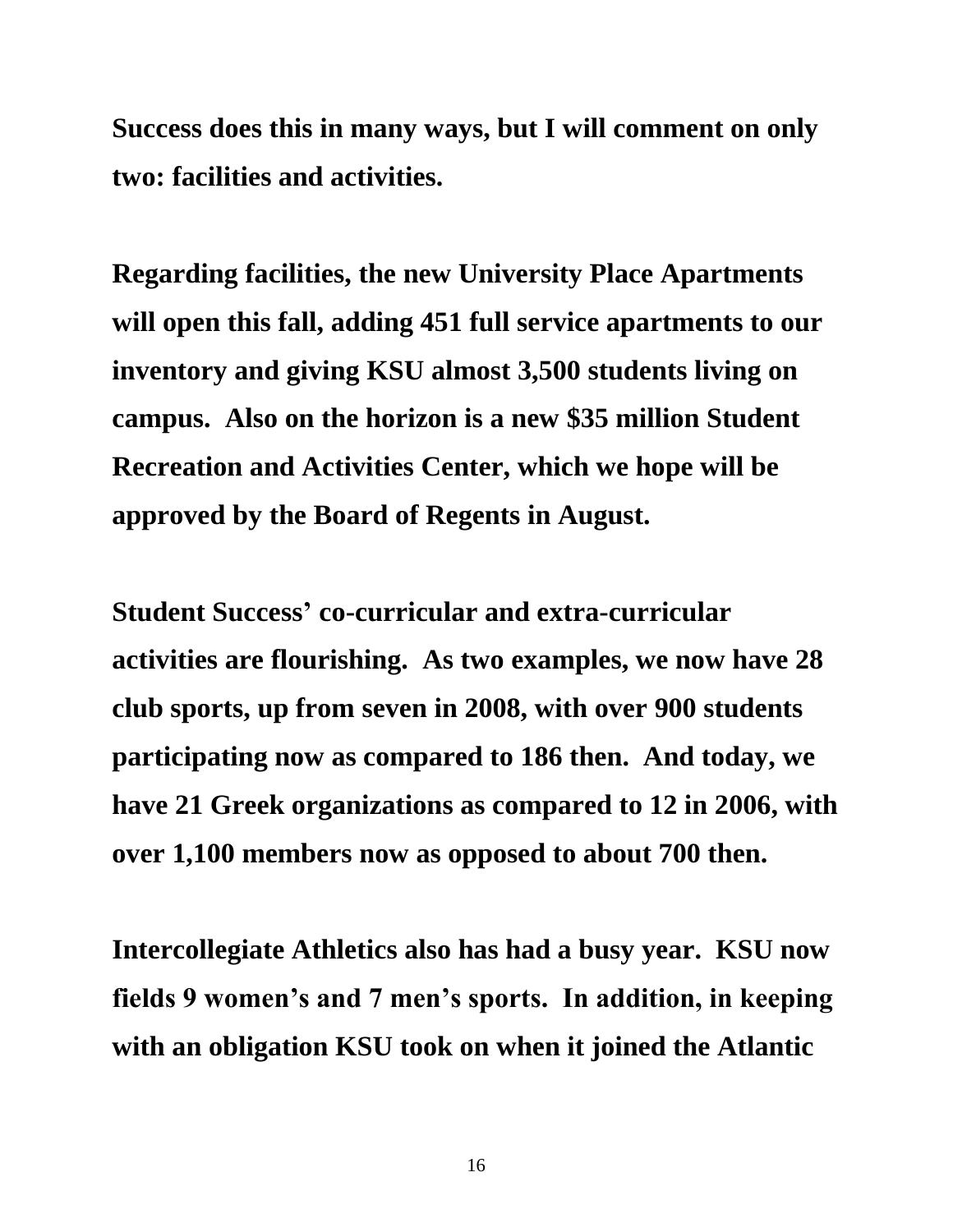**Sun Conference in 2005 when we became an NCAA Division I university, we will add Women's Lacrosse next spring.** 

**Owl athletic squads enjoyed success this year as the men's golf team won the Atlantic Sun tournament and the men's track team won the Indoor Track Championship. Student athletes were also winners in the classroom, compiling a combined grade point average of 3.11 in Fall Semester 2011.**

**Intercollegiate Athletics also marked a significant first for Kennesaw State in December when the department hosted the NCAA Women's National Championship Soccer Tournament. This event showcased the KSU Stadium and the university nationally, and was an immense success.**

**The university also remains committed to moving forward with intercollegiate football. As before, significant funds must be raised before football becomes a reality, and Athletics is actively engaged in this effort. When we do start football, we will also add more women's intercollegiate sports programs to assure compliance with Title IX.**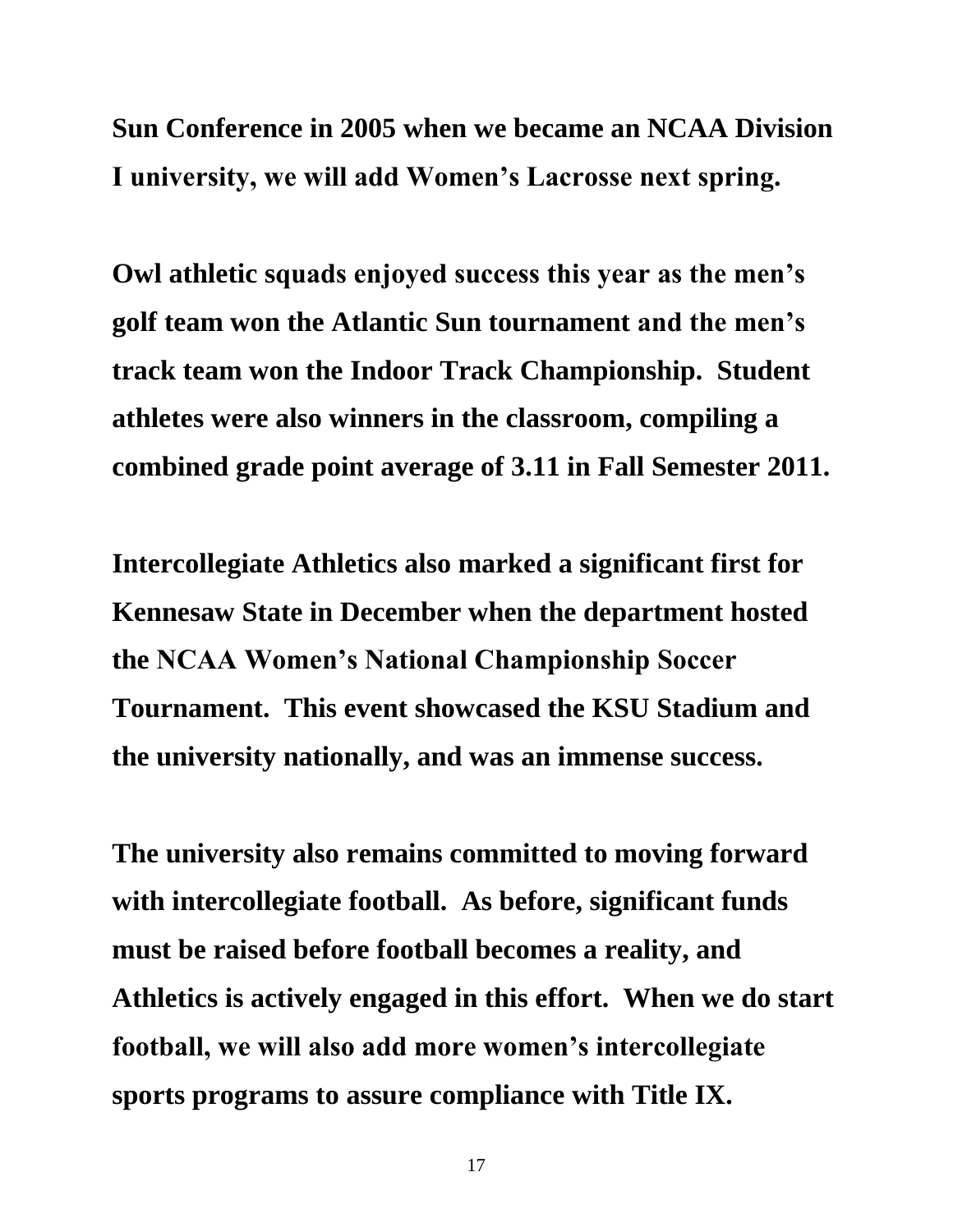**Responsibilities of the Office of External Affairs include improving the position of the university with external constituents including the legislature, media, and surrounding communities. Similarly, KSU's dialogue with local community leaders is solidified by External Affairs' coordination of the President's Community Advisory Board, which meets quarterly to share information and provide advice about the university's direction and priorities, and by its efforts to better position KSU with the Georgia General Assembly and the Governor's Office.**

**External Affairs also manages the University System of Georgia's African-American Male Initiative, which is a national model on increasing the numbers of African-American males pursuing higher education.**

**Meanwhile, the Office of Diversity and Inclusion works closely with stakeholders and campus committees by overseeing diversity and inclusion education across the campus and by coordinating five presidential commissions**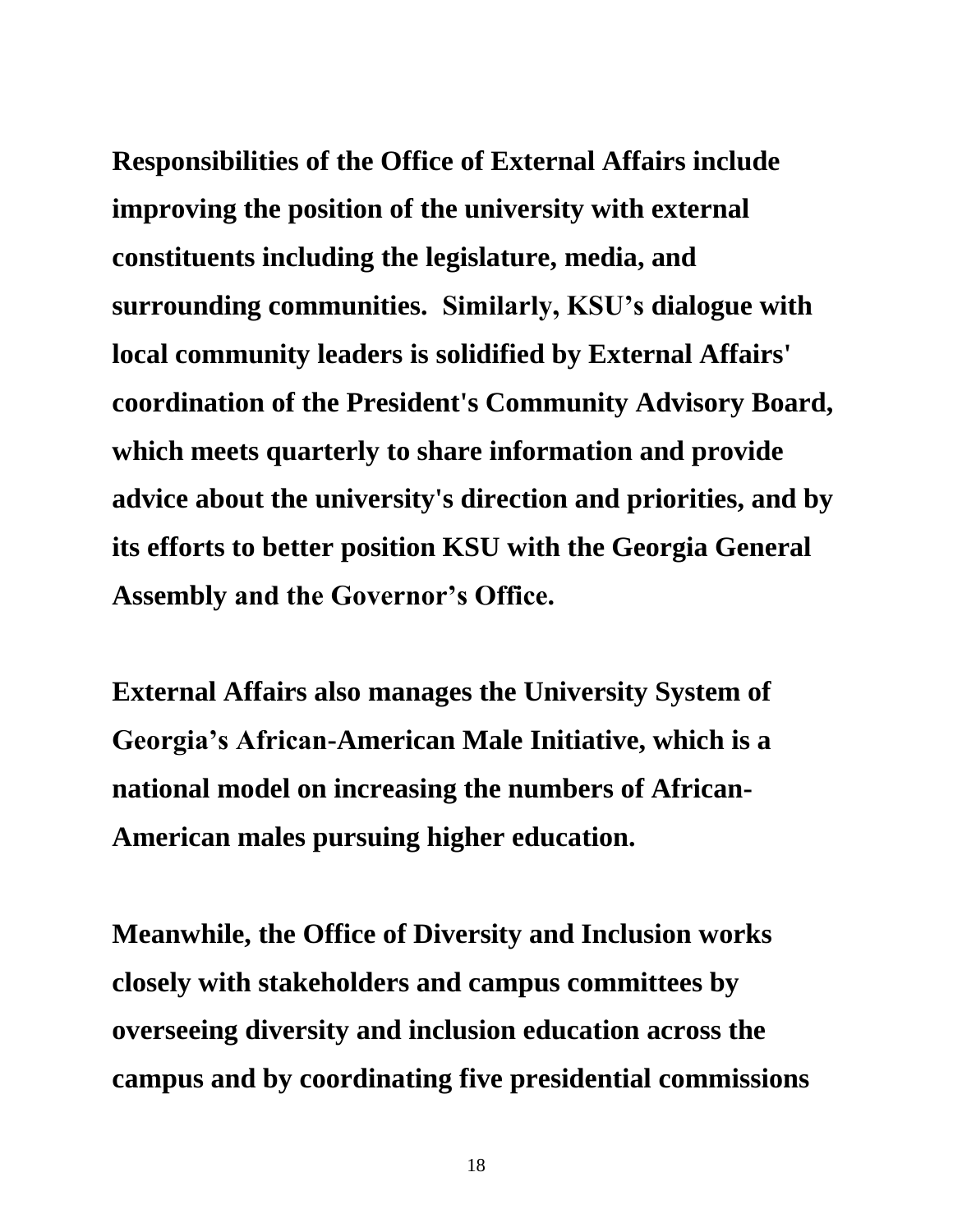**that work to make KSU more welcoming and inclusive via initiatives such as Safe Space training and exploring ways to provide on-campus or near-campus day care. The Office also supports the Diversity Forum and its efforts to develop a campus climate assessment to identify concerns and needs of KSU faculty, staff, and students.** 

**Finally, Legal Affairs supports our operations by handling legal issues for faculty, staff, and administrators. This year alone, Legal Affairs vetted over 700 contracts; negotiated campus shuttle services; helped create the KSU Athletic Association; worked with the Graduate College on grants, contracts, and patents; and provided professional and legal workshops for faculty, staff and administrators.**

**I'll now turn to six initiatives and challenges that are critical to KSU's future. The first is Complete College Georgia, an initiative launched last month by Governor Deal, to increase the percentage of Georgians who hold college degrees. Complete College Georgia includes all 35 USG institutions and the 27 colleges of Georgia's Technical College System.**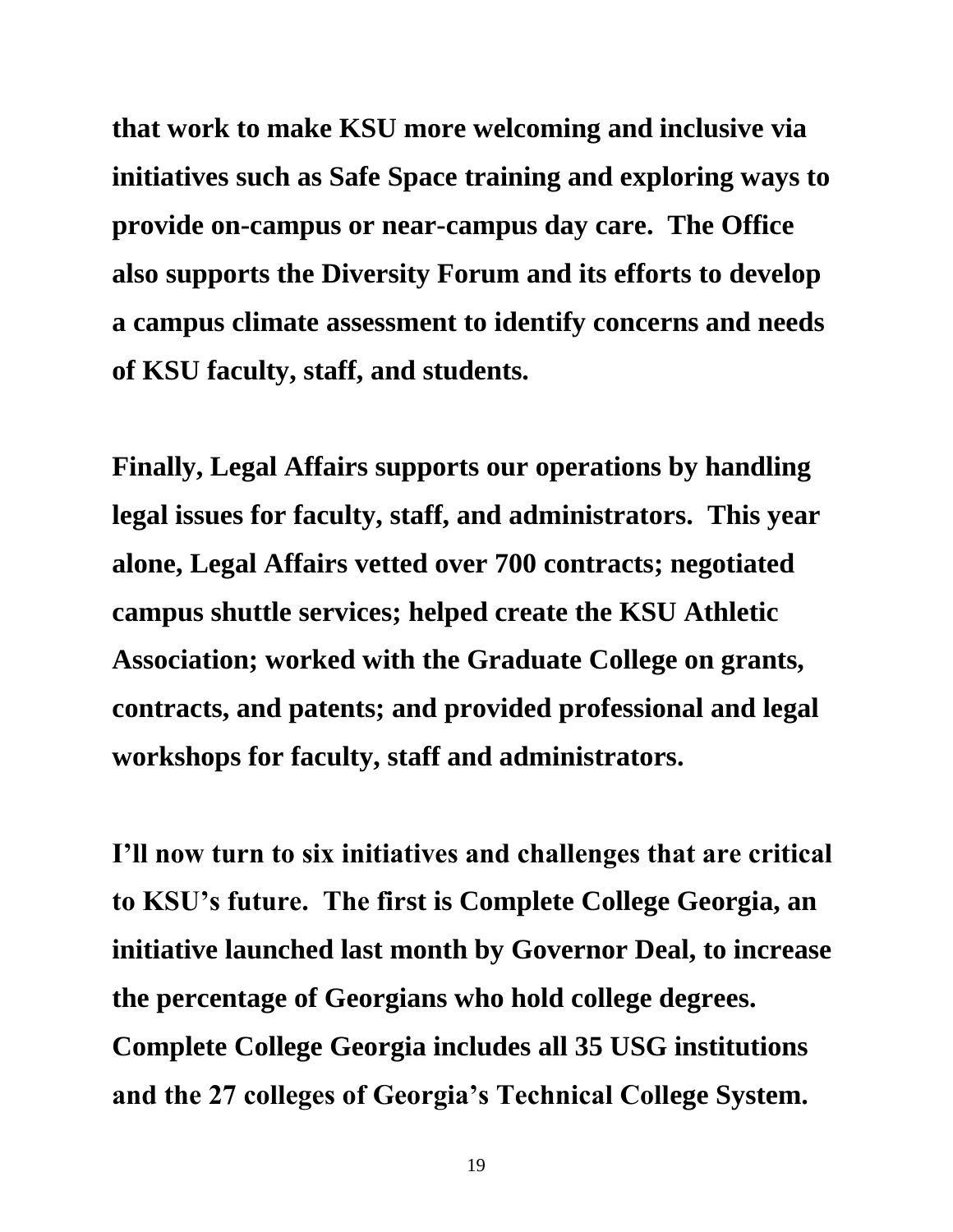**Georgia is the 22nd state to join Complete College America, a privately funded national effort to raise the percentage of Americans with college degrees to 60% by 2020.** 

**Governor Deal initiated Complete College Georgia last month with a four-hour program at the Governor's Mansion attended by every president of every Georgia public college and university. Last week, a KSU team headed by Provost Harmon and other delegations from public colleges and universities attended the two day Complete College Georgia Summit at UGA to learn more.**

**Details of Complete College Georgia (CCG) are not final, but this much is clear: 1) CCG's goal is to raise the percentage of Georgians who have college degrees from 42% to 60% by 2020; 2) the quality of higher education is expected to improve even as the percentage of people with college degrees increases; 3) each institution must develop a data-driven graduation target and achievement plan; and 4) CCG will tie economic development and college completion**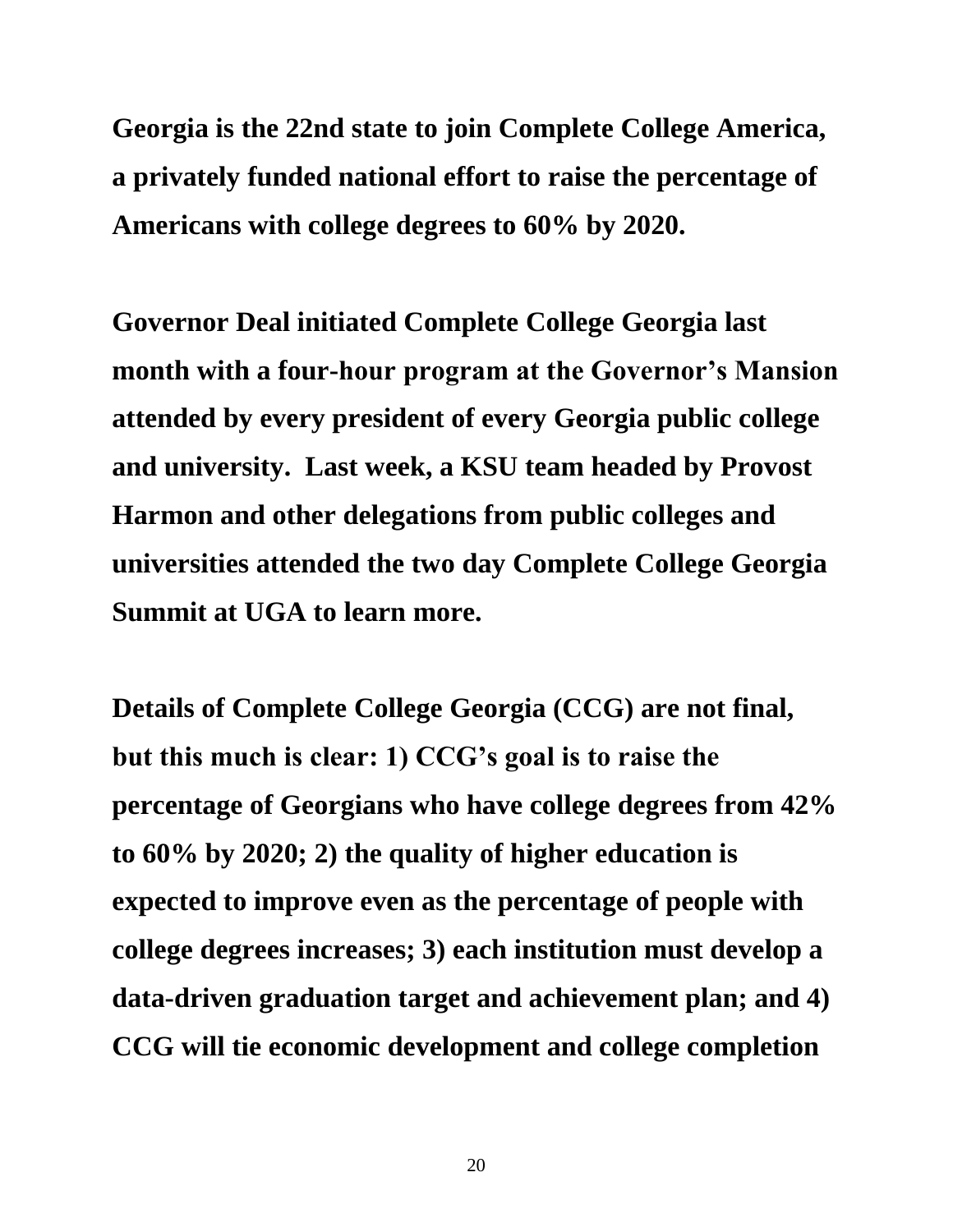**together. Clearly, Complete College Georgia is going to be a major factor in public higher education, and at KSU.** 

**Our 2012-17 Strategic Plan will also be a major factor in this university's future. For the past 18 months, the Strategic Thinking and Planning (STP) Committee has been developing the plan. The Committee began work in 2010 by hearing a series of presentations about the local, statewide, national, and global strategic environments in which KSU operates and will operate in the future.** 

**The STP Committee used these presentations and its own discussions to design, in conjunction with the Burrus Institute of Public Service and Research, an on-line survey to solicit student, faculty, staff, alumni, and community supporter views about KSU's future. Last fall, the survey was opened to 43,177 people, 11,013 of whom responded. The STP Committee used the survey results and its own discussions to develop draft vision and mission statements, and a draft set of goals. These drafts were tested via another survey sent early this year to all 2,521 members of the KSU**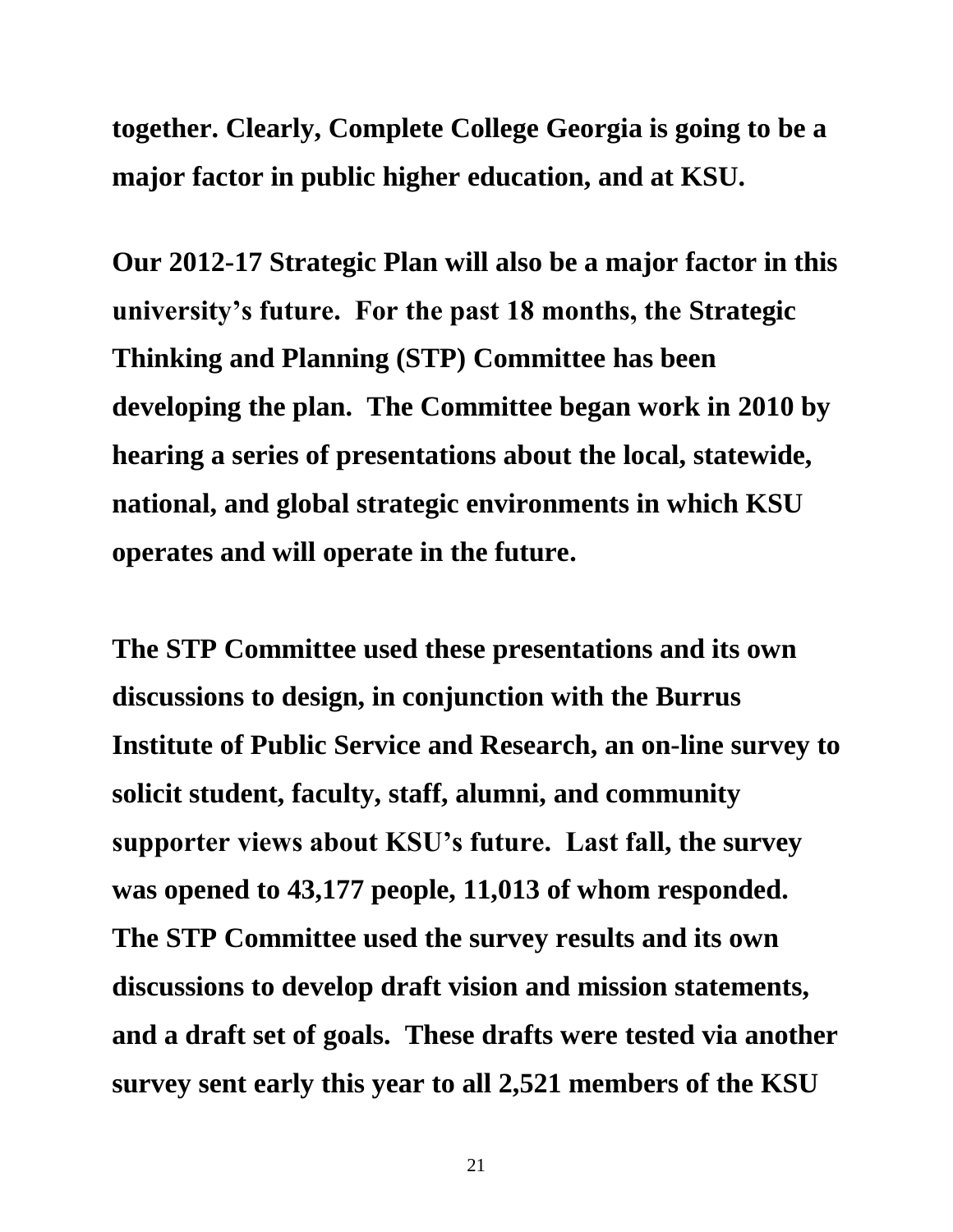**faculty, staff, and administration, as well as to the executive boards of the Alumni Association and the Foundation. A total of 1,323 people responded, a 56% response rate.** 

**Since then, the STP Committee has modified the draft vision, mission, and goals, is developing objectives under each goal, and identifying action steps under each objective. KSU's new Strategic Plan will be presented to the university in my August 15 "Opening of the University" address. This Strategic Plan will set the stage for KSU to become a nationally-recognized university fully engaged with our community, state, nation, and world as we celebrate the end of our first half-century and the beginning of our second.**

**The third initiative that will have a major impact on KSU's future is the large number of senior level personnel changes that recently have been completed or are underway.**

**First, after a national search, Dr. Ken Harmon in December 2011 was named Provost and Vice President of Academic Affairs. Congratulations, Ken!**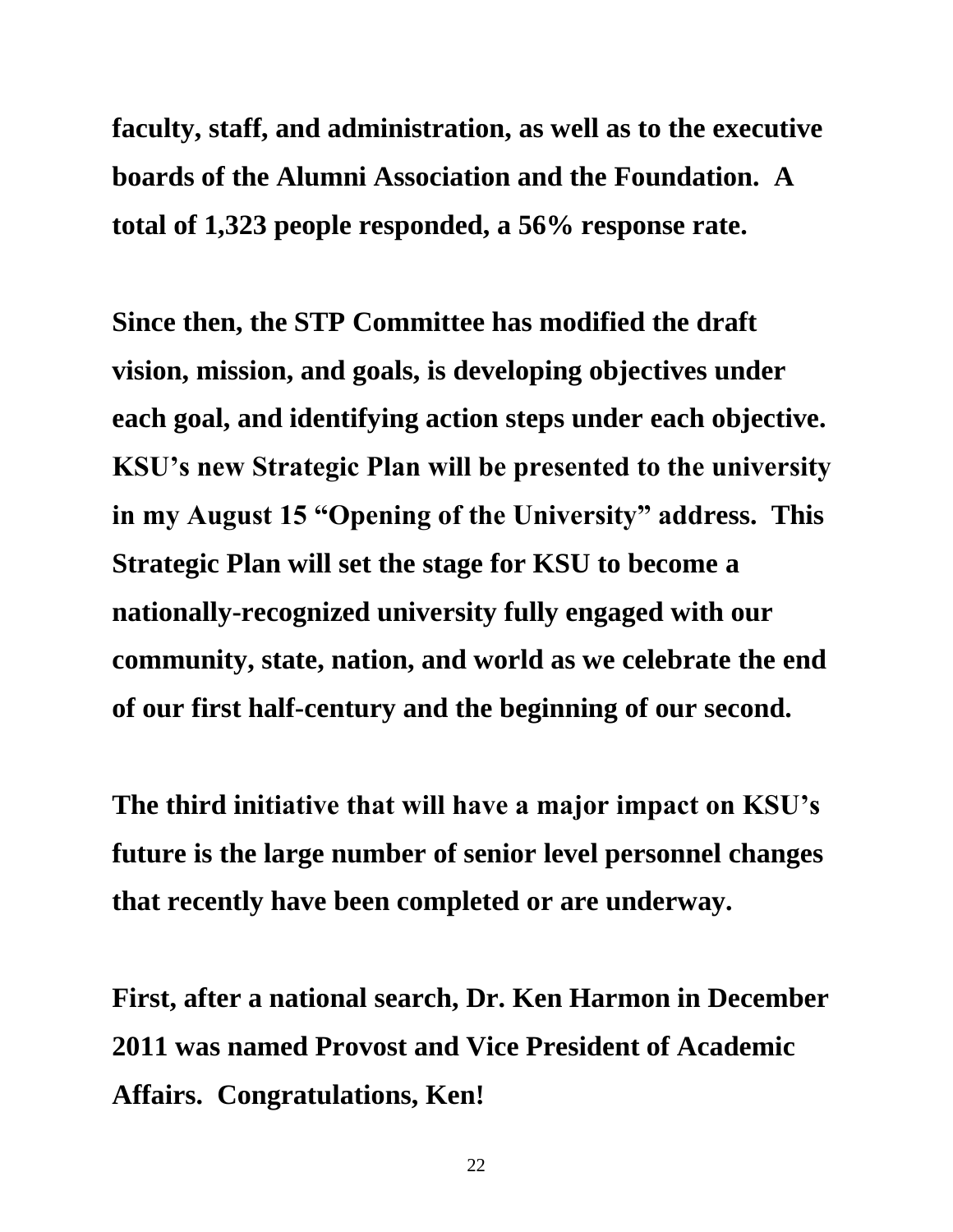**Second, last April, again after a national search, Vaughn Williams left the University of Connecticut to become KSU's Athletics Director. Welcome on board, Vaughn!**

**Third, in January, and again after a national search, Mike Harders from Missouri State was named Vice President for University Advancement and Development. Mike will assume his new position at KSU this Monday. And I would also like to thanks Dean Joe Meeks who is serving as Interim Vice President for Advancement and Development.**

**These three new Cabinet members will soon be joined by two other new Cabinet members. For the last few months, we have been conducting a national search for a permanent Chief Diversity Officer. We will soon complete this search. And I stress again, as I have stressed in the past and will continue to stress in the future, that KSU's view of diversity is expansive. We will make this campus as welcoming and inclusive as possible for all who wish to join our community.**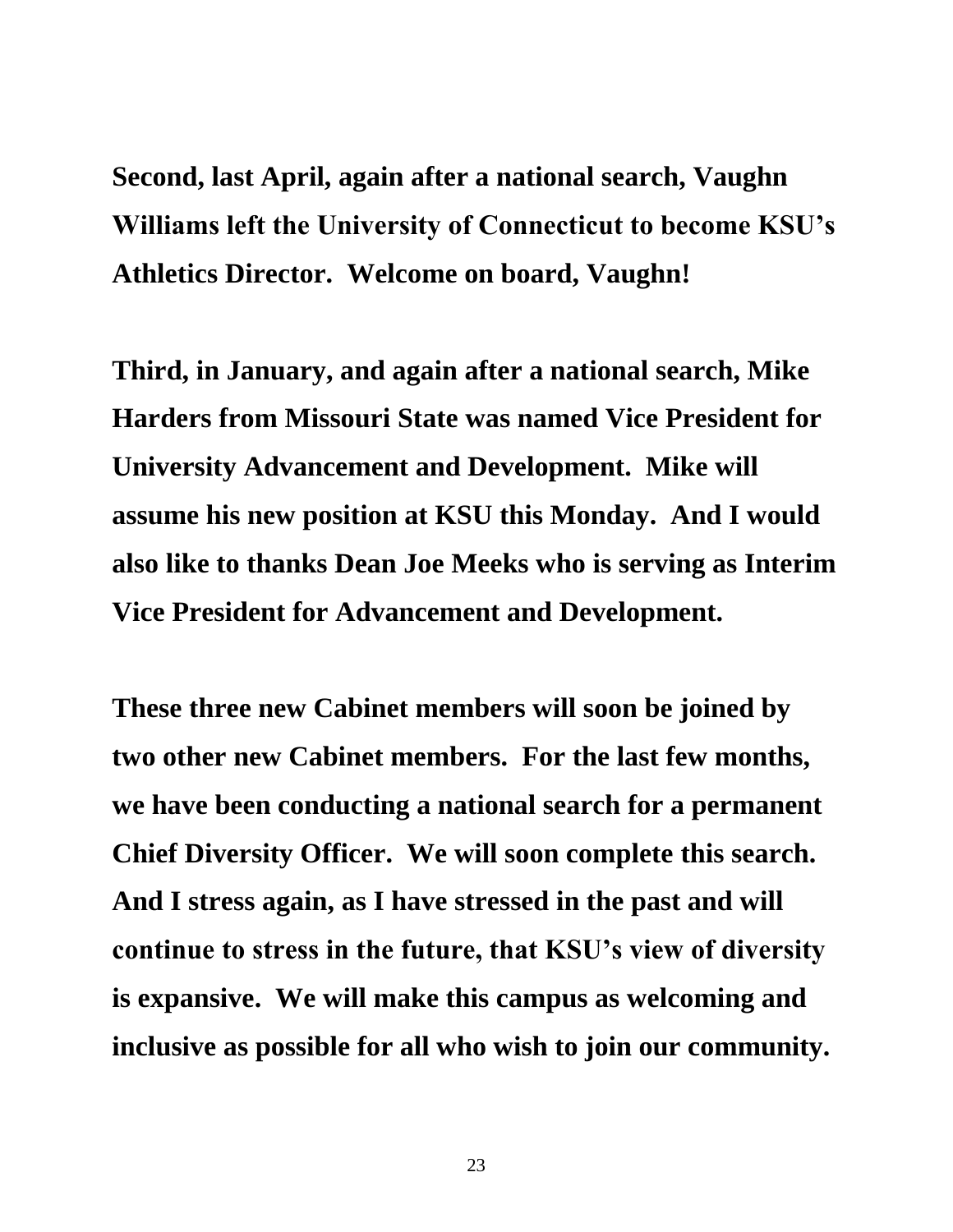**At the same time, I would like to take this opportunity to thank Ms. Linda Lyons and publicly acknowledge her for the excellent work she has been doing for the past year and a half as Interim Chief Diversity Officer. Linda, thank you!**

**In a similar vein, for the past three years, Dr. Jorge Perez has served as Faculty Executive Assistant to the President. Jorge has done an exemplary job in this non-renewable three-year position, but as of July 1, his three years as FEA will draw to a close. I thank Jorge for his superb work!**

**We will open the search for a new Faculty Executive Assistant immediately. The position is open to all tenured KSU faculty who have an earned doctorate or appropriate terminal degree with at least five years experience at KSU. A full position description, with application information, is on the KSU website. The application deadline is April 20.** 

**We also have three on-going searches for Deans, all of which are proceeding apace. We intend to have all three new deans**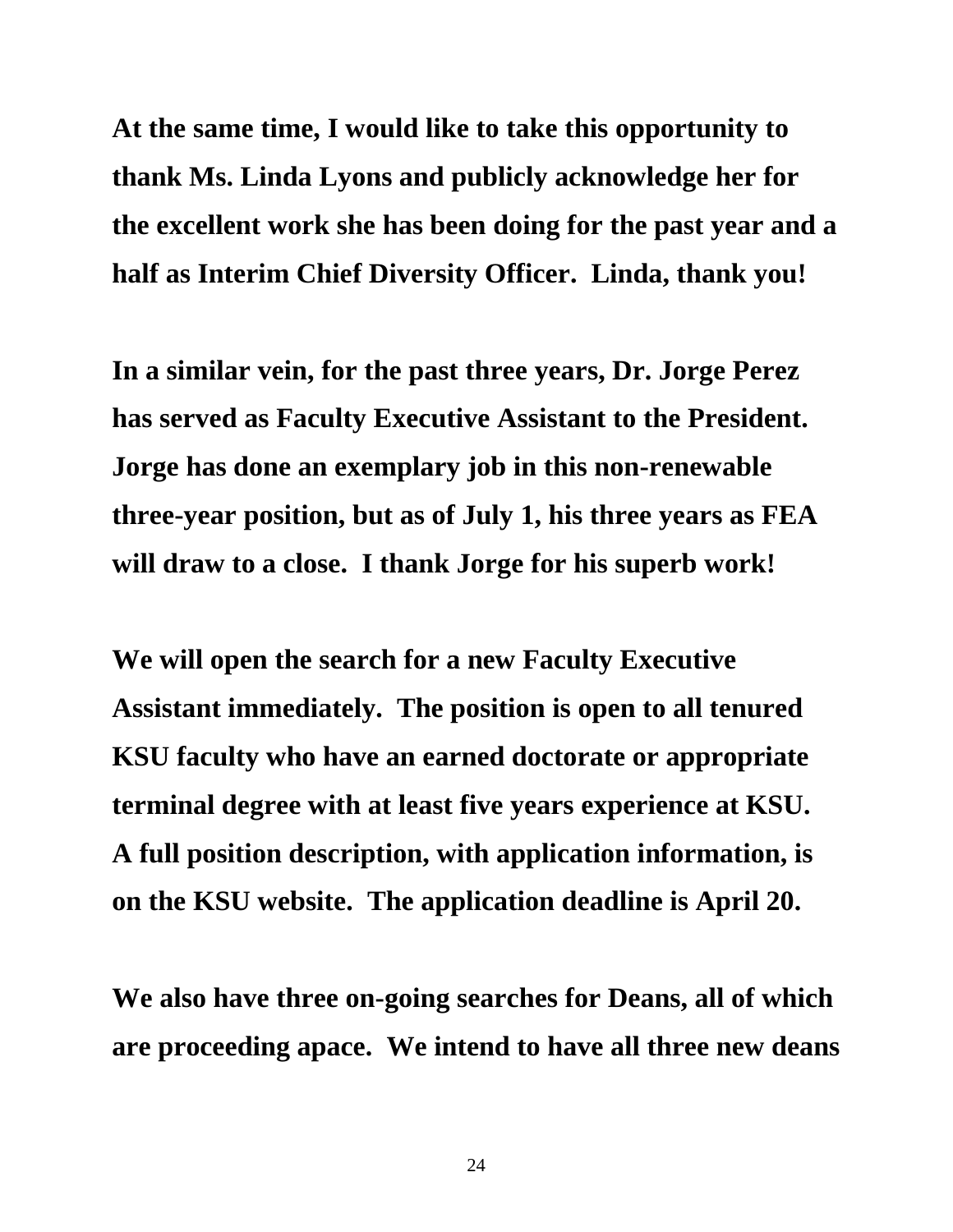**named and in place by Fall Semester, if not sooner. But I first need to thank three people for the work they have done.** 

**First, in the College of Science and Math, thanks to Dr. Ron Matson for his superb work in the last two years as Interim Dean. We owe you a debt of gratitude. Thanks, Ron!**

**Second, in Humanities and Social Science, thanks to Dr. Rich Vengroff, who when he became Dean six years ago said he intended to be Dean for no more than six years. He is retiring as Dean, but I am pleased to announce that he has won a Fulbright Scholarship to Canada. Congratulations!**

**Finally, thanks to Dr. Kat Schwaig, who has served as Interim Dean of the Coles College of Business for two years and done an exemplary job. Thank you, Kat!** 

**Let me now turn to a fourth initiative critical for the future of this university, our reaccreditation by the Commission on Colleges of the Southern Association of Colleges and Schools. It is hard to believe, but we are once again coming**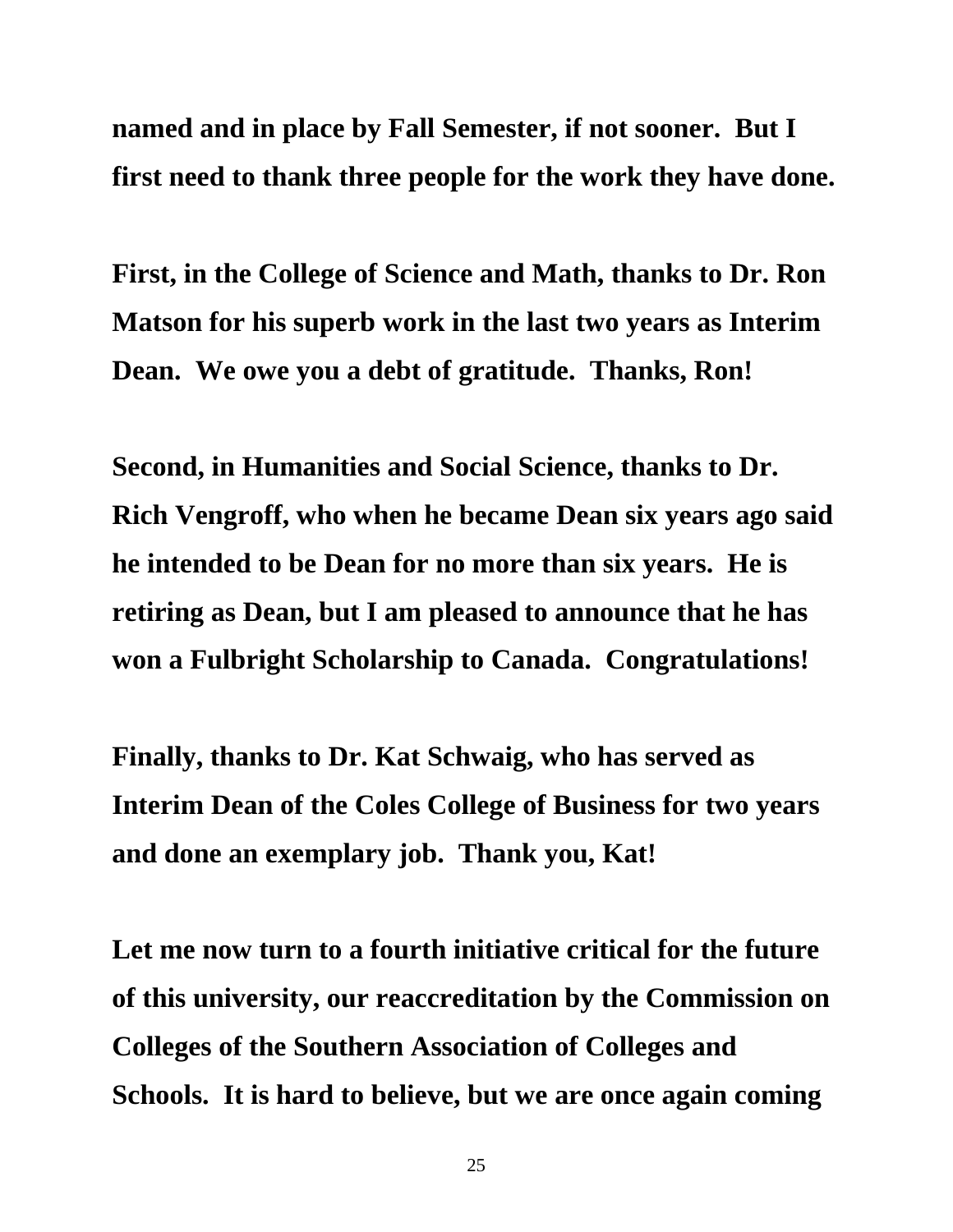**up on re-accreditation deadlines. Next March, we must submit our Fifth-Year Interim Report. Between 2013 and 2015, we must decide upon our next Quality Enhancement Plan. A year later, we must submit our Compliance Certification for Accreditation Reaffirmation.**

**I am confident we are in good shape to submit our Interim Report next year, but these are critical deadlines. To underline the importance of reaccreditation and to assure we focus on what we must do to achieve it, the Office of Institutional Accreditation will report to me effective immediately. Its director, Dr. Leigh Funk, will assume the title of Special Assistant to the President for Accreditation.**

**Fifth, space shortages, traffic congestion, and parking are challenges that we must resolve. The good news here is that as far as space is concerned, we have eight projects recently completed, underway, or about to be approved. I have already mentioned all eight, but will repeat them briefly: a new laboratory building, a new education building, new residence halls, a new Sports and Recreation Park, a new**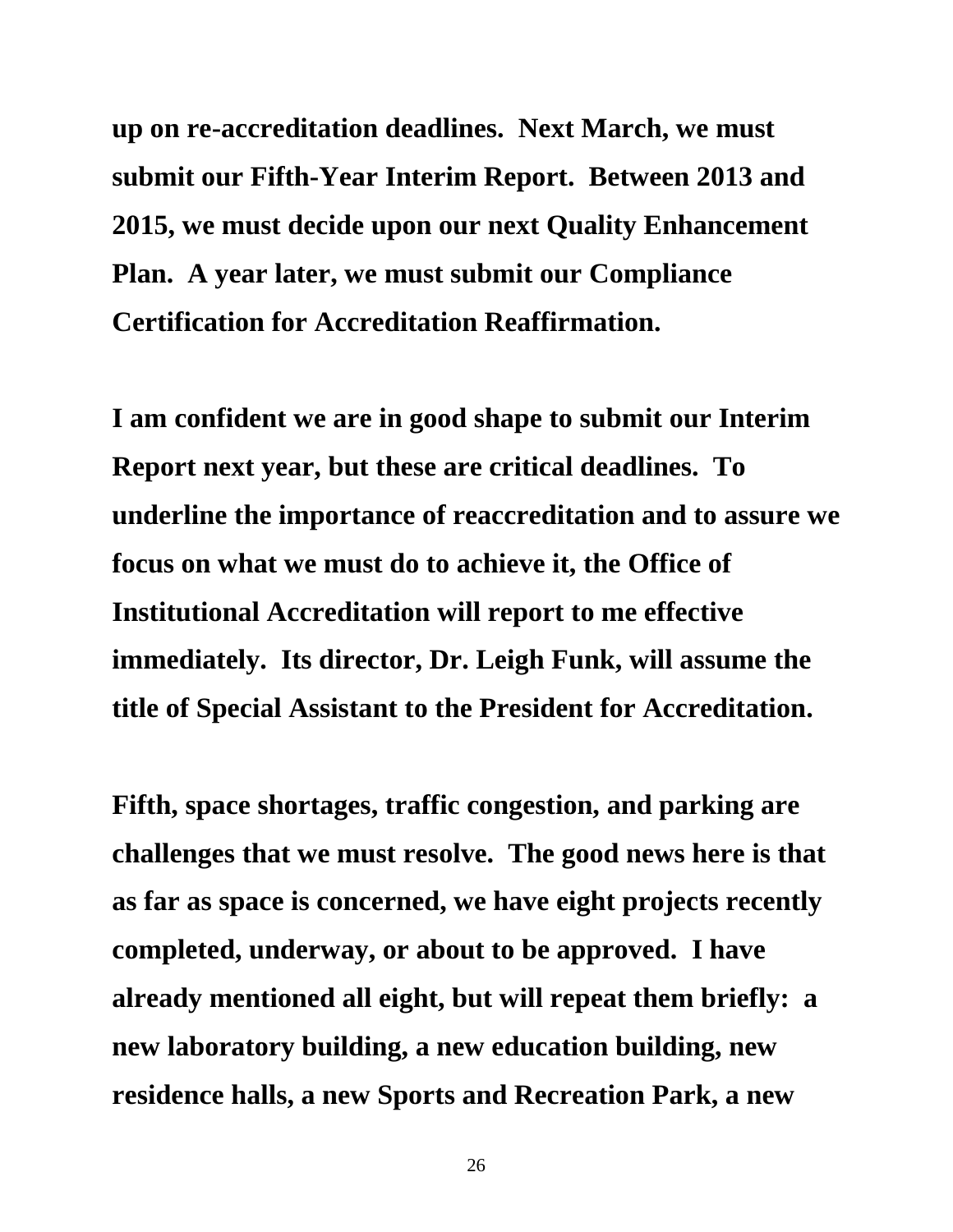**Student Recreation and Activity Center, a new Art Museum, a new Blackbox theater, and a second dining hall.** 

**These projects will not end our space shortages, but they will help address them, as will moving to a full five-day-a week schedule. By doing this, we are more likely to receive state funding in future years for buildings such as the Student Learning Center and the Business Education Building.**

**As for traffic congestion and parking, three projects are underway. First, the Big Shanty Connector underpass of I-75 will be completed this year. When finished, this will greatly reduce traffic congestion on Chastain.** 

**A second bit of good news is the Busbee-Frey Connector, an overpass of I-75 coming out of the East Deck, crossing I-75, and connecting with Busbee Parkway to the east of I-75. This project is still several years in the future, but when completed, it will also reduce traffic congestion on Chastain.**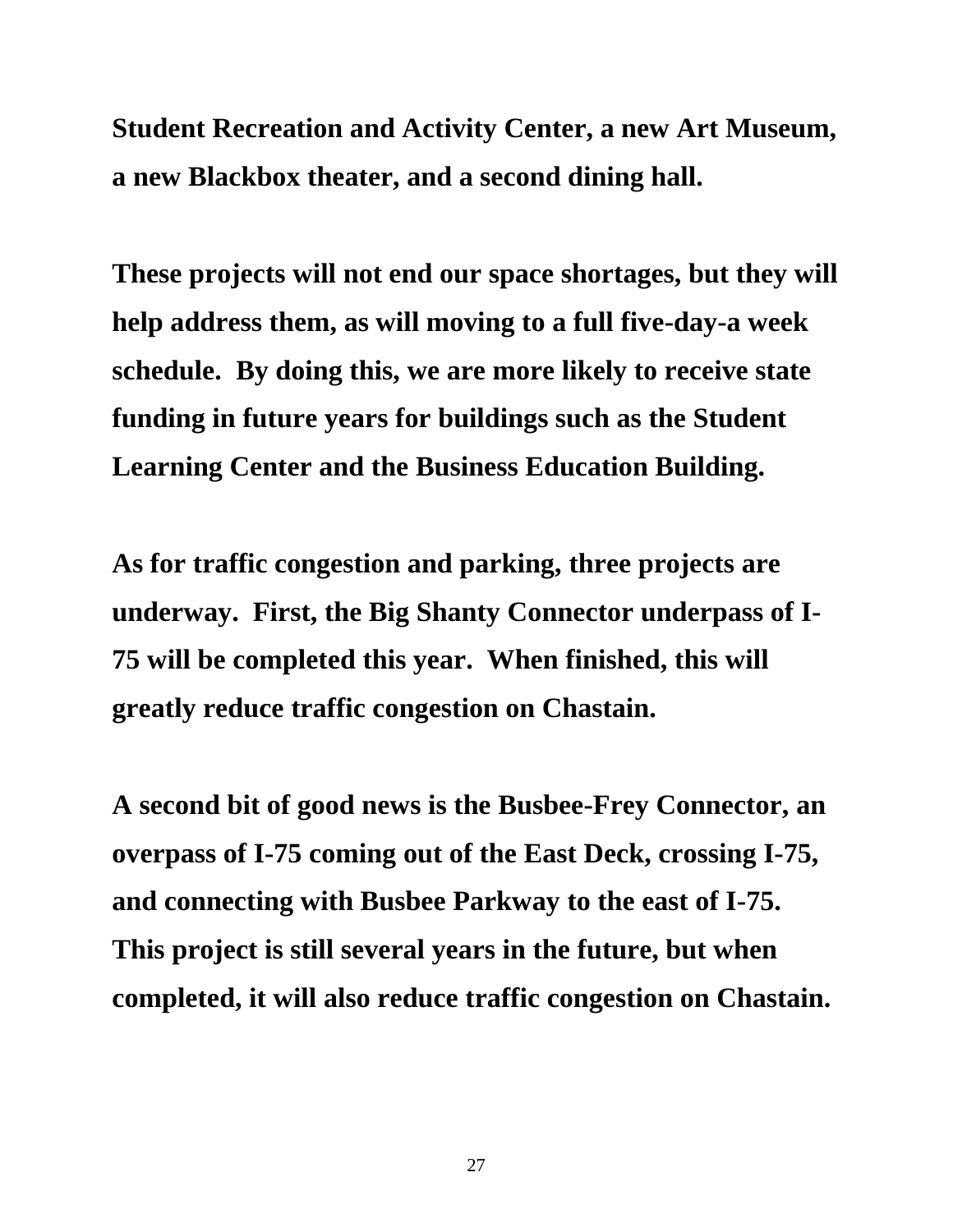**Third, regarding parking, last year we initiated a shuttle to off-campus parking sites. The good news is that the shuttle works and has helped alleviate parking problems. However, next year's growth will again lead to over-crowded parking.** 

**When last fall, we explored zoned parking to respond to next year's expected crunch, the idea was soundly rejected. Thus, we must expand the off-campus shuttle program. This will lead to additional costs that must be covered by a modest increase in parking fees. In April, we will have a series of town-hall meetings to address the parking situation.** 

**Finally, let me turn to engagement as a sixth initiative critical to KSU's future. As you may recall from last year's State of the University address, I asked what has happened to the word "academic" during the last few decades. I observed that in the 60s and 70s, "academic" was a word that denoted something worthy of intellectual respect, a word that indicated that a person or thought was wise, enlightened, or involved with deep understanding and**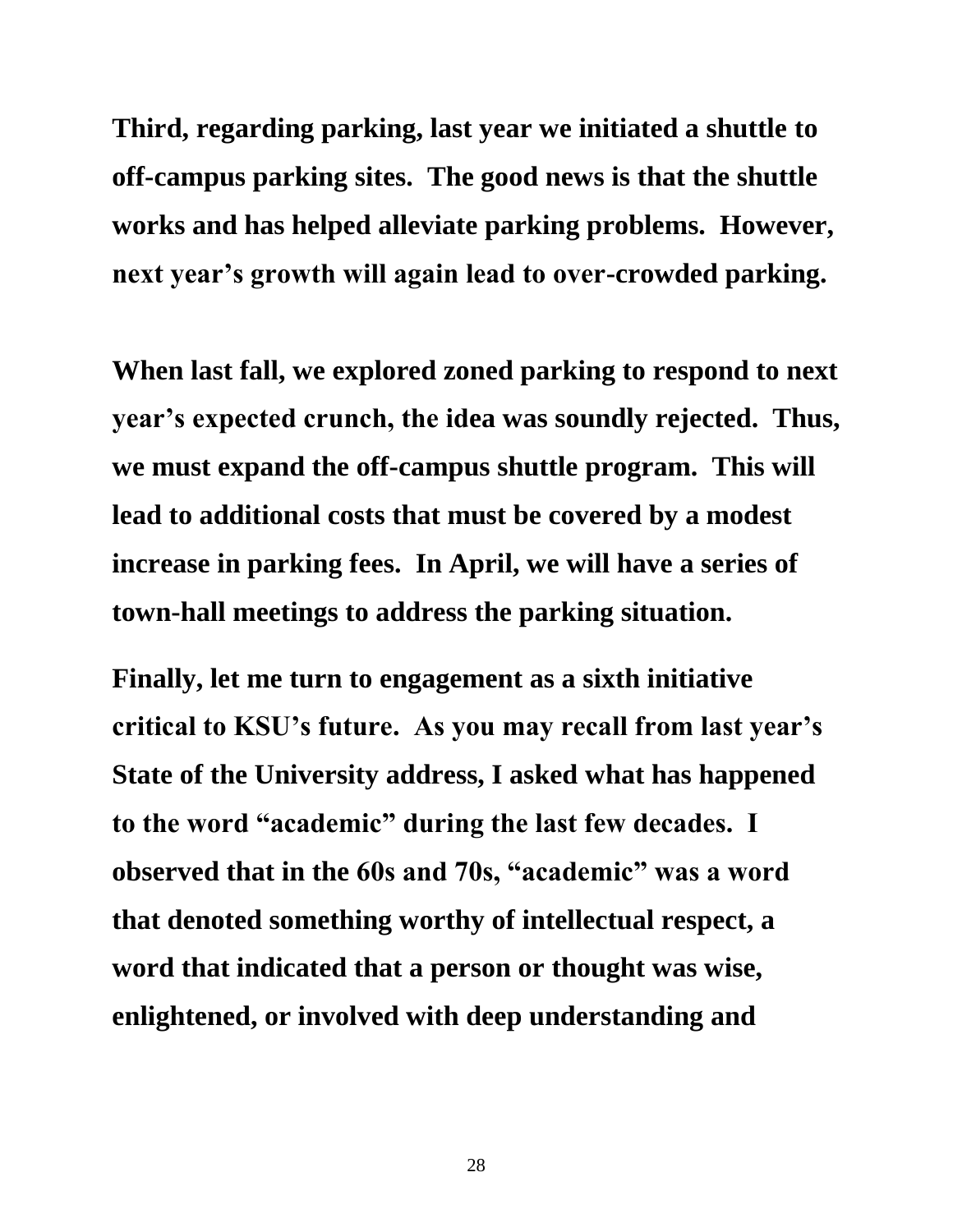**thought. Cycle forward to 2012. What does "academic" mean today?** 

**Think about it … "Oh, that's just academic." Today, to many people, if something is "academic," they mean it is irrelevant, not worthy of serious thought or consideration; or as one on-line dictionary puts it, and I quote, "having no practical purpose or use." This is not good news.** 

**Thus, we must ask another question, "How and why did this take place?" How did "academic" change from a word that meant "enlightened" to a word that means "irrelevant?"**

**The answer I offered last year was that we academics spend too much time talking with each other and not enough time talking with people in the broader community. Thus, in the eyes of many, we are pointy-headed intellectuals who don't have a clue about what goes on in the real world.**

**Last year, I suggested we needed to change that, and proposed that we become fully committed to engagement with our local community, state, nation, and world, even as**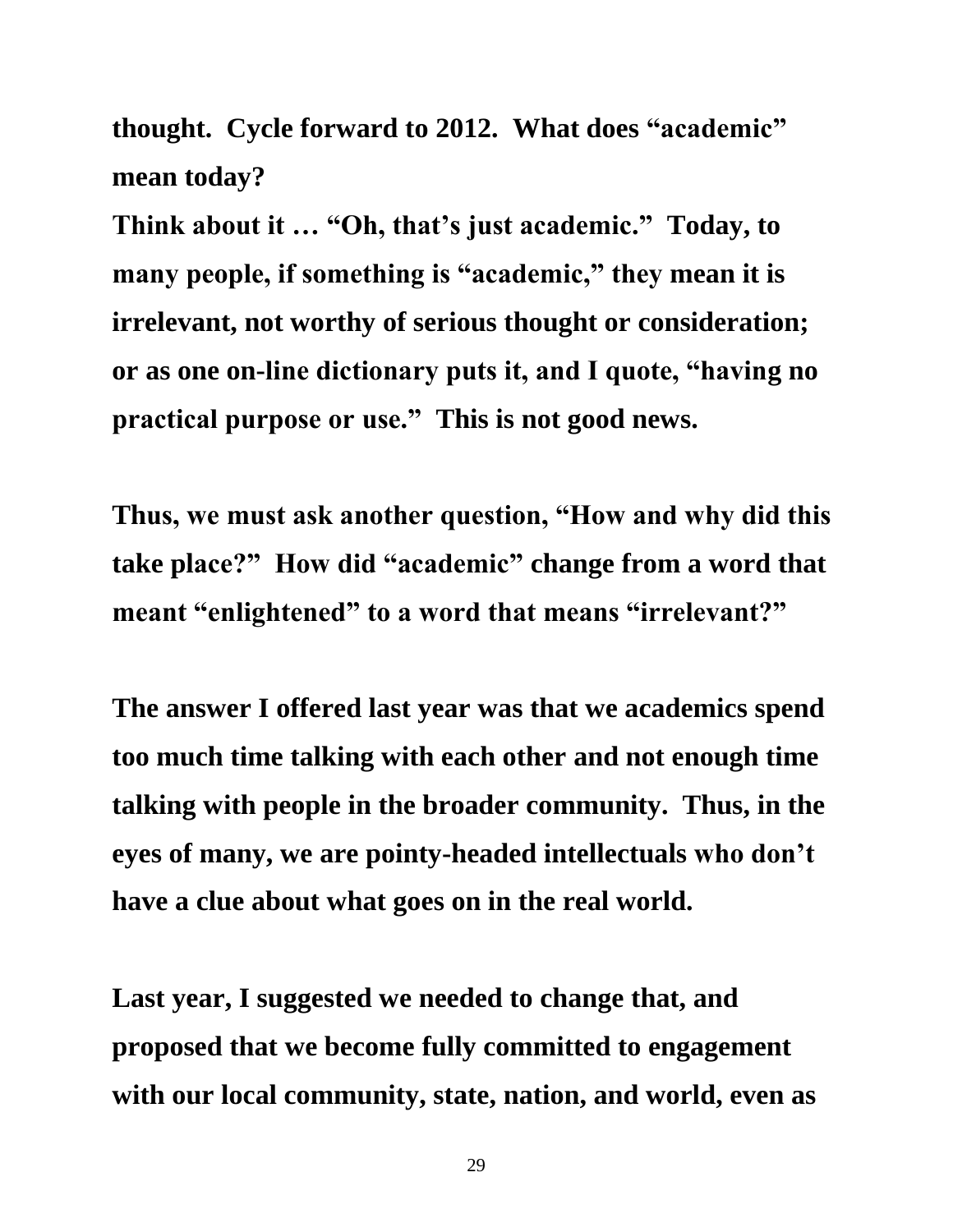**we become a nationally-recognized university. We began this effort by launching Engage KSU, this university's most comprehensive community engagement initiative to date. Since then, faculty, staff, administrators, and students have been hard at work on five teams focused on different dimensions of engagement: teaching, research and scholarship, service, infrastructure, and partnerships.**

**To be sure, in a certain sense, Engage KSU is not new. KSU has always been deeply involved with the communities of which it is a part. This solid foundation of involvement is central to this institution's history, and Engage KSU teams are building on this to make community engagement a strategic focus. The reciprocal relationships and partnerships that are the hallmarks of community engagement will take KSU to new levels of achievement, recognition, and prominence. When it comes to community engagement, the best is yet to come.** 

**Let me repeat what I said earlier: I am extremely proud of this university and its faculty, staff, and students. With this**